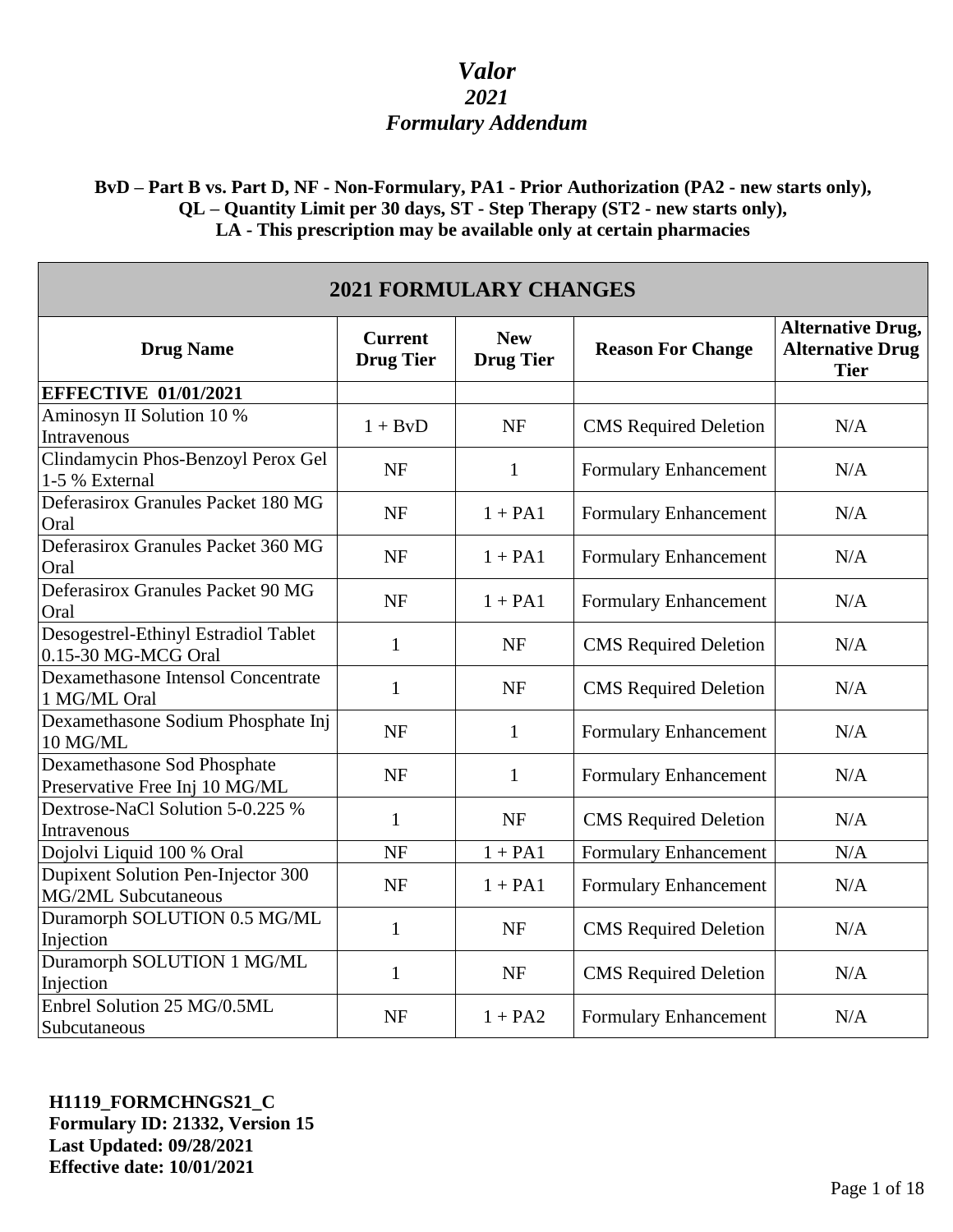### **BvD – Part B vs. Part D, NF - Non-Formulary, PA1 - Prior Authorization (PA2 - new starts only), QL – Quantity Limit per 30 days, ST - Step Therapy (ST2 - new starts only), LA - This prescription may be available only at certain pharmacies**

| <b>2021 FORMULARY CHANGES</b>                                                       |                                    |                                |                              |                                                                    |
|-------------------------------------------------------------------------------------|------------------------------------|--------------------------------|------------------------------|--------------------------------------------------------------------|
| <b>Drug Name</b>                                                                    | <b>Current</b><br><b>Drug Tier</b> | <b>New</b><br><b>Drug Tier</b> | <b>Reason For Change</b>     | <b>Alternative Drug,</b><br><b>Alternative Drug</b><br><b>Tier</b> |
| <b>Enspryng Solution Prefilled Syringe</b><br>120 MG/ML Subcutaneous                | <b>NF</b>                          | $1 + PA2$                      | Formulary Enhancement        | N/A                                                                |
| Evrysdi Solution Reconstituted 0.75<br>MG/ML Oral                                   | <b>NF</b>                          | $1 + PA1$                      | Formulary Enhancement        | N/A                                                                |
| Fintepla Solution 2.2 MG/ML Oral                                                    | <b>NF</b>                          | $1 + PA2$                      | <b>Formulary Enhancement</b> | N/A                                                                |
| Inqovi Tablet 35-100 MG Oral                                                        | <b>NF</b>                          | $1 + PA2$                      | <b>Formulary Enhancement</b> | N/A                                                                |
| Kesimpta Solution Auto-Injector 20<br>MG/0.4ML Subcutaneous                         | <b>NF</b>                          | $1 + PA2$                      | Formulary Enhancement        | N/A                                                                |
| <b>Lactated Ringer's Solution</b>                                                   | <b>NF</b>                          | 1                              | <b>Formulary Enhancement</b> | N/A                                                                |
| lamoTRIgine Kit 25 & 50 & 100 MG<br>Oral                                            | <b>NF</b>                          | $\mathbf{1}$                   | <b>Formulary Enhancement</b> | N/A                                                                |
| MethylPREDNISolone SOD Succ<br><b>SOL RECON 40 MG INJ</b>                           | <b>NF</b>                          | $\mathbf{1}$                   | Formulary Enhancement        | N/A                                                                |
| MethylPREDNISolone Sodium Succ<br><b>SOLUTION RECONSTITUTED 125</b><br>MG Injection | <b>NF</b>                          | $\mathbf{1}$                   | Formulary Enhancement        | N/A                                                                |
| Normosol-R SOLUTION Intravenous                                                     | $1 + BvD$                          | <b>NF</b>                      | <b>CMS</b> Required Deletion | N/A                                                                |
| Pantoprazole Sodium Packet 40 MG<br>Oral                                            | <b>NF</b>                          | $\mathbf{1}$                   | Formulary Enhancement        | N/A                                                                |
| Promethazine inj 25mg/ml                                                            | NF                                 | $\mathbf{1}$                   | <b>Formulary Enhancement</b> | N/A                                                                |
| Rukobia Tablet Extended Release 12<br>Hour 600 MG Oral                              | <b>NF</b>                          | $\mathbf{1}$                   | Formulary Enhancement        | N/A                                                                |
| Sirturo Tablet 20 MG Oral                                                           | <b>NF</b>                          | $1 + PA1$                      | Formulary Enhancement        | N/A                                                                |
| SOLU-MEDROL INJ 40MG                                                                | <b>NF</b>                          |                                | Formulary Enhancement        | N/A                                                                |
| Sylatron KIT 200 MCG Subcutaneous                                                   | $1 + PA2$                          | <b>NF</b>                      | <b>CMS</b> Required Deletion | $\rm N/A$                                                          |
| <b>Sylatron KIT 300 MCG Subcutaneous</b>                                            | $1 + PA2$                          | <b>NF</b>                      | <b>CMS</b> Required Deletion | N/A                                                                |
| Tivicay PD Tablet Soluble 5 MG Oral                                                 | $\rm{NF}$                          | 1                              | Formulary Enhancement        | $\rm N/A$                                                          |
| <b>Tobramycin Nebulization Solution</b><br>300 MG/5ML Inhalation                    | $1 + PA1$                          | $1 + BvD$                      | <b>Formulary Enhancement</b> | N/A                                                                |
| Tolvaptan Tablet 30 MG Oral                                                         | <b>NF</b>                          | $1 + PA1$                      | <b>Formulary Enhancement</b> | N/A                                                                |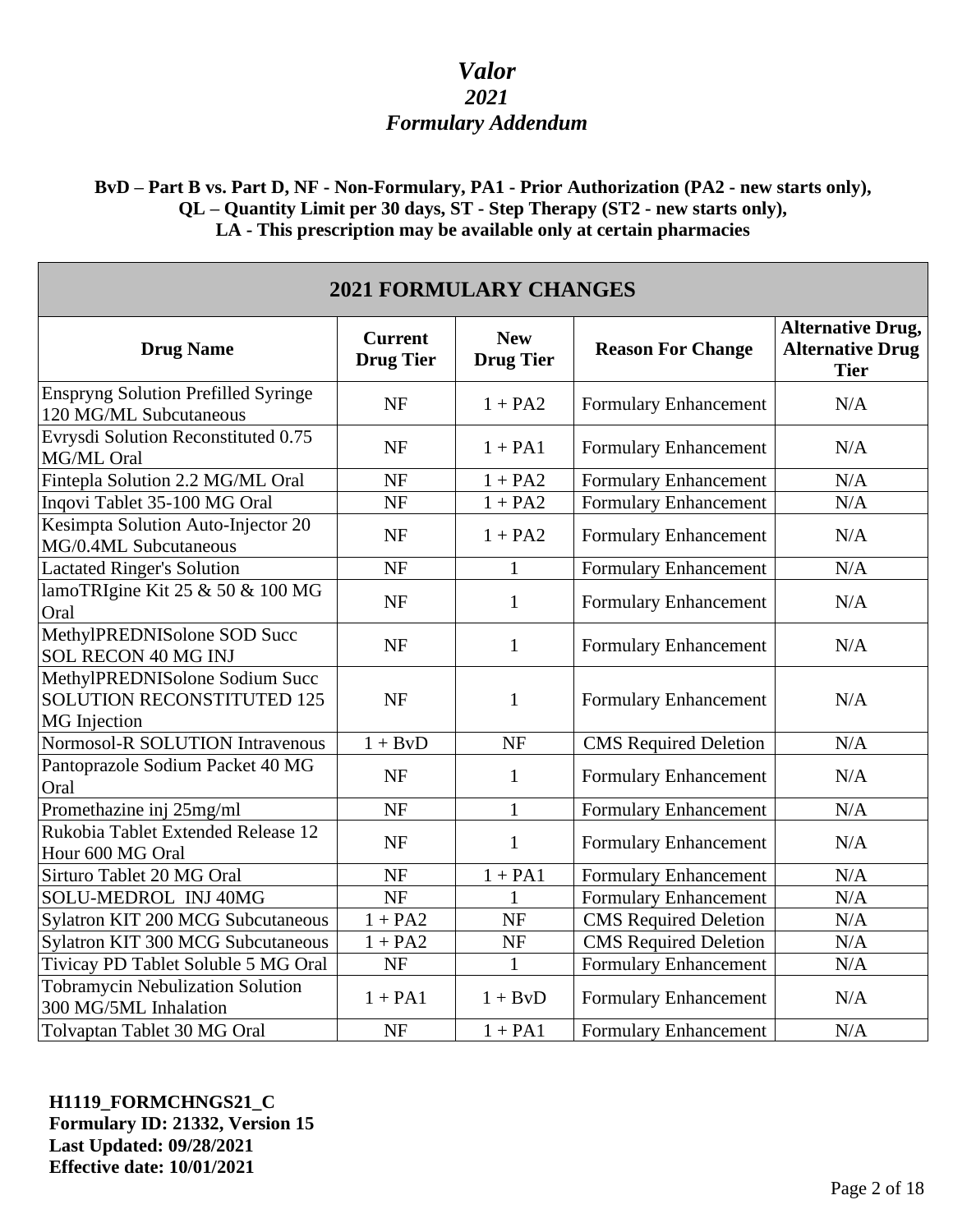**BvD – Part B vs. Part D, NF - Non-Formulary, PA1 - Prior Authorization (PA2 - new starts only), QL – Quantity Limit per 30 days, ST - Step Therapy (ST2 - new starts only), LA - This prescription may be available only at certain pharmacies**

| <b>2021 FORMULARY CHANGES</b>                                         |                                    |                                |                              |                                                                    |
|-----------------------------------------------------------------------|------------------------------------|--------------------------------|------------------------------|--------------------------------------------------------------------|
| <b>Drug Name</b>                                                      | <b>Current</b><br><b>Drug Tier</b> | <b>New</b><br><b>Drug Tier</b> | <b>Reason For Change</b>     | <b>Alternative Drug,</b><br><b>Alternative Drug</b><br><b>Tier</b> |
| Xpovio (40 MG Once Weekly) Tablet<br>Therapy Pack 20 MG Oral          | <b>NF</b>                          | $1 + PA2$                      | Formulary Enhancement        | N/A                                                                |
| Xpovio (40 MG Twice Weekly)<br>Tablet Therapy Pack 20 MG Oral         | <b>NF</b>                          | $1 + PA2$                      | Formulary Enhancement        | N/A                                                                |
| Xpovio (60 MG Twice Weekly)<br>Tablet Therapy Pack 20 MG Oral         | <b>NF</b>                          | $1 + PA2$                      | Formulary Enhancement        | N/A                                                                |
| Zostavax SUSPENSION<br>RECONSTITUTED 19400<br>UNT/0.65ML Subcutaneous | 1                                  | <b>NF</b>                      | <b>CMS</b> Required Deletion | N/A                                                                |
| Deferiprone Tablet 500 MG Oral                                        | <b>NF</b>                          | $1 + PA1$                      | Formulary Enhancement        | N/A                                                                |
| Dimethyl Fumarate Capsule Delayed<br>Release 120 MG Oral              | <b>NF</b>                          | $1 + PA2$                      | <b>Formulary Enhancement</b> | N/A                                                                |
| Dimethyl Fumarate Capsule Delayed<br>Release 240 MG Oral              | <b>NF</b>                          | $1 + PA2$                      | Formulary Enhancement        | N/A                                                                |
| Emtricitabine Capsule 200 MG Oral                                     | <b>NF</b>                          |                                | <b>Formulary Enhancement</b> | N/A                                                                |
| Gavreto Capsule 100 MG Oral                                           | <b>NF</b>                          | $1 + PA2$                      | Formulary Enhancement        | N/A                                                                |
| MenQuadfi Injectable Intramuscular                                    | NF                                 |                                | Formulary Enhancement        | N/A                                                                |
| Trulicity Solution Pen-Injector 3<br>MG/0.5ML Subcutaneous            | <b>NF</b>                          | $\mathbf{1}$                   | Formulary Enhancement        | N/A                                                                |
| Trulicity Solution Pen-Injector 4.5<br>MG/0.5ML Subcutaneous          | <b>NF</b>                          | $\mathbf{1}$                   | <b>Formulary Enhancement</b> | N/A                                                                |
| <b>EFFECTIVE 02/01/2021</b>                                           |                                    |                                |                              |                                                                    |
| Alkindi Sprinkle Capsule Sprinkle 0.5<br>MG Oral                      | <b>NF</b>                          | $1 + PA1$                      | Formulary Enhancement        | N/A                                                                |
| Alkindi Sprinkle Capsule Sprinkle 1<br>MG Oral                        | <b>NF</b>                          | $1 + PA1$                      | Formulary Enhancement        | N/A                                                                |
| Alkindi Sprinkle Capsule Sprinkle 2<br>MG Oral                        | <b>NF</b>                          | $1 + PA1$                      | Formulary Enhancement        | N/A                                                                |
| Alkindi Sprinkle Capsule Sprinkle 5<br>MG Oral                        | <b>NF</b>                          | $1 + PA1$                      | Formulary Enhancement        | N/A                                                                |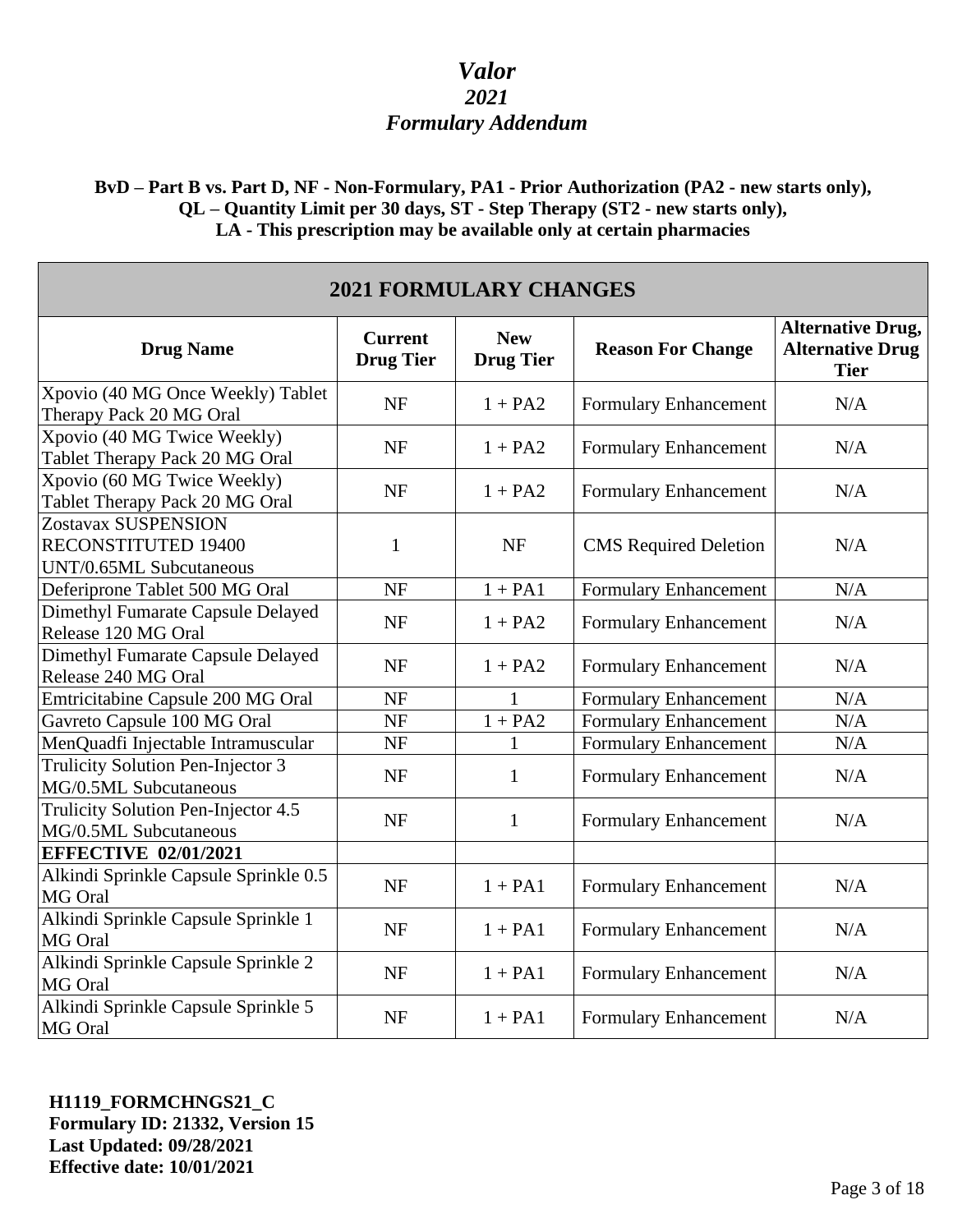### **BvD – Part B vs. Part D, NF - Non-Formulary, PA1 - Prior Authorization (PA2 - new starts only), QL – Quantity Limit per 30 days, ST - Step Therapy (ST2 - new starts only), LA - This prescription may be available only at certain pharmacies**

| <b>2021 FORMULARY CHANGES</b>                                |                                    |                                   |                              |                                                                    |
|--------------------------------------------------------------|------------------------------------|-----------------------------------|------------------------------|--------------------------------------------------------------------|
| <b>Drug Name</b>                                             | <b>Current</b><br><b>Drug Tier</b> | <b>New</b><br><b>Drug Tier</b>    | <b>Reason For Change</b>     | <b>Alternative Drug,</b><br><b>Alternative Drug</b><br><b>Tier</b> |
| Depo-Provera Suspension 400<br>MG/ML Intramuscular           | 1                                  | <b>NF</b>                         | <b>CMS</b> Required Deletion | N/A                                                                |
| Diacomit Capsule 250 MG Oral                                 | <b>NF</b>                          | $1 + PA2$                         | <b>Formulary Enhancement</b> | N/A                                                                |
| Diacomit Capsule 500 MG Oral                                 | <b>NF</b>                          | $1 + PA2$                         | Formulary Enhancement        | $\rm N/A$                                                          |
| Diacomit Packet 250 MG Oral                                  | <b>NF</b>                          | $1 + PA2$                         | Formulary Enhancement        | N/A                                                                |
| Diacomit Packet 500 MG Oral                                  | <b>NF</b>                          | $1 + PA2$                         | Formulary Enhancement        | N/A                                                                |
| Disulfiram Tablet 500 MG Oral                                | $\mathbf{1}$                       | <b>NF</b>                         | <b>CMS</b> Required Deletion | N/A                                                                |
| Efavirenz-Emtricitab-Tenofovir Tablet<br>600-200-300 MG Oral | <b>NF</b>                          | $\mathbf{1}$                      | Formulary Enhancement        | N/A                                                                |
| Efavirenz-lamiVUDine-Tenofovir<br>Tablet 400-300-300 MG Oral | <b>NF</b>                          | $\mathbf{1}$                      | Formulary Enhancement        | N/A                                                                |
| Efavirenz-lamiVUDine-Tenofovir<br>Tablet 600-300-300 MG Oral | <b>NF</b>                          | $\mathbf{1}$                      | Formulary Enhancement        | N/A                                                                |
| Emtricitabine-Tenofovir DF Tablet<br>200-300 MG Oral         | <b>NF</b>                          | $\mathbf{1}$                      | Formulary Enhancement        | N/A                                                                |
| Esbriet Tablet 267 MG Oral                                   | <b>NF</b>                          | $1 + PA1$                         | Formulary Enhancement        | N/A                                                                |
| Farydak Capsule 15 MG Oral                                   | <b>NF</b>                          | $1 + PA2$                         | Formulary Enhancement        | N/A                                                                |
| Fosfomycin Tromethamine Packet 3<br><b>GM</b> Oral           | <b>NF</b>                          | $\mathbf{1}$                      | Formulary Enhancement        | N/A                                                                |
| FreAmine HBC SOLUTION 6.9 %<br>Intravenous                   | $1 + BvD$                          | <b>NF</b>                         | <b>CMS</b> Required Deletion | N/A                                                                |
| <b>Golytely SOLUTION</b><br>RECONSTITUTED 227.1 GM ORAL      | $\mathbf{1}$                       | <b>NF</b>                         | <b>CMS</b> Required Deletion | N/A                                                                |
| Juxtapid CAPSULE 40 MG ORAL                                  | $1 + PA1$                          | <b>NF</b>                         | <b>CMS</b> Required Deletion | N/A                                                                |
| Juxtapid CAPSULE 60 MG ORAL                                  | $1 + PA1$                          | NF                                | <b>CMS</b> Required Deletion | N/A                                                                |
| Kionex SUSPENSION 15 GM/60ML<br>ORAL                         | $\mathbf{1}$                       | <b>NF</b>                         | <b>CMS</b> Required Deletion | N/A                                                                |
| Lampit Tablet 120 MG Oral                                    | <b>NF</b>                          | $\mathbf{1}$                      | Formulary Enhancement        | N/A                                                                |
| Lampit Tablet 30 MG Oral                                     | <b>NF</b>                          | $\mathbf{1}$                      | Formulary Enhancement        | N/A                                                                |
| Lapatinib Ditosylate Tablet 250 MG<br>Oral                   | <b>NF</b>                          | $1 + QL$ 150 +<br>PA <sub>2</sub> | Formulary Enhancement        | N/A                                                                |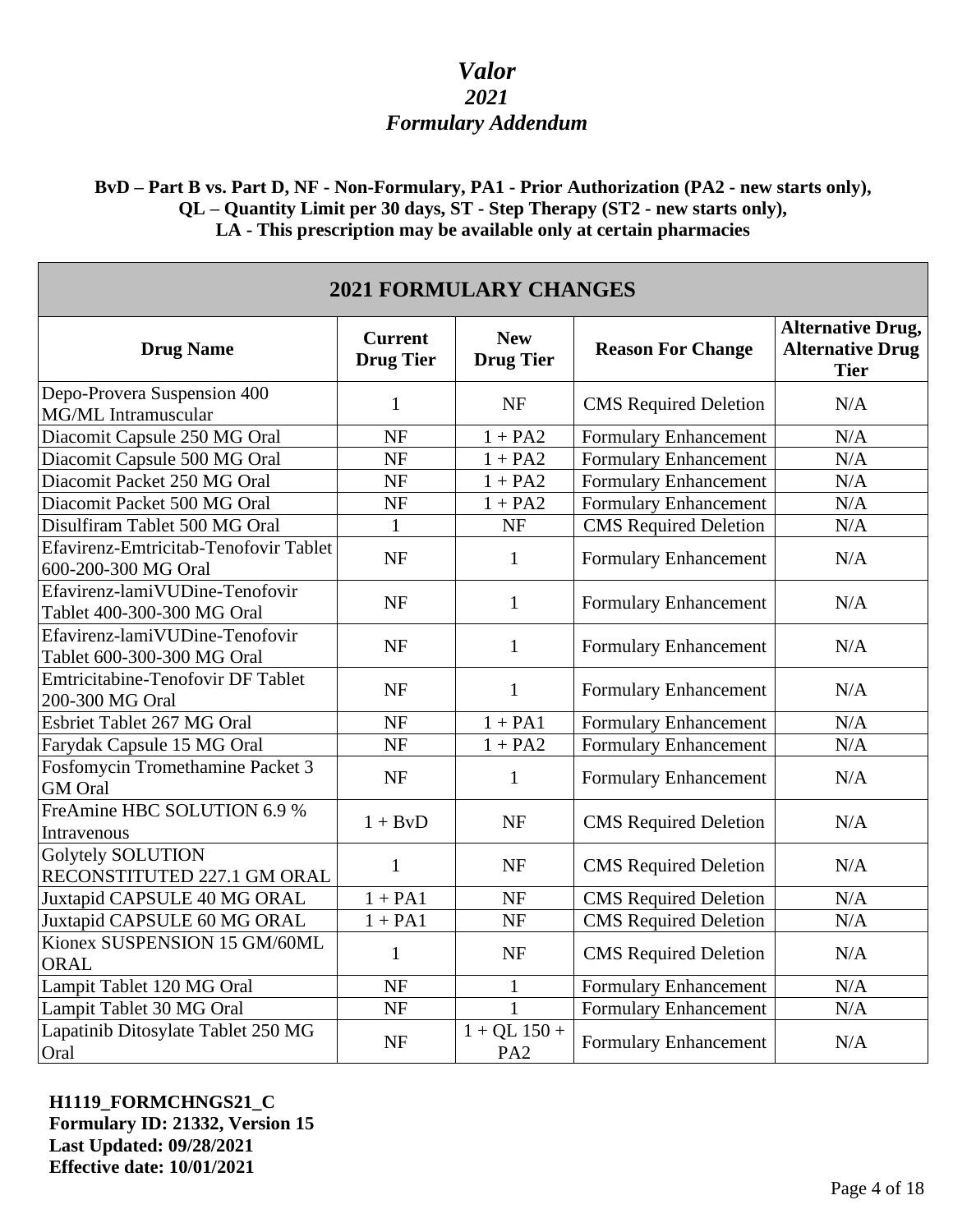**BvD – Part B vs. Part D, NF - Non-Formulary, PA1 - Prior Authorization (PA2 - new starts only), QL – Quantity Limit per 30 days, ST - Step Therapy (ST2 - new starts only), LA - This prescription may be available only at certain pharmacies**

| <b>2021 FORMULARY CHANGES</b>                                                                    |                                    |                                |                              |                                                                    |
|--------------------------------------------------------------------------------------------------|------------------------------------|--------------------------------|------------------------------|--------------------------------------------------------------------|
| <b>Drug Name</b>                                                                                 | <b>Current</b><br><b>Drug Tier</b> | <b>New</b><br><b>Drug Tier</b> | <b>Reason For Change</b>     | <b>Alternative Drug,</b><br><b>Alternative Drug</b><br><b>Tier</b> |
| metyroSINE Capsule 250 MG Oral                                                                   | <b>NF</b>                          | 1                              | Formulary Enhancement        | N/A                                                                |
| Peganone TABLET 250 MG Oral                                                                      | 1                                  | <b>NF</b>                      | <b>CMS</b> Required Deletion | N/A                                                                |
| Pegasys ProClick SOLUTION 180<br>MCG/0.5ML Subcutaneous                                          | $1 + PA1$                          | <b>NF</b>                      | <b>CMS</b> Required Deletion | N/A                                                                |
| Roweepra TABLET 1000 MG Oral                                                                     | $\mathbf{1}$                       | <b>NF</b>                      | <b>CMS</b> Required Deletion | N/A                                                                |
| Roweepra Tablet 500 MG Oral                                                                      | $\mathbf{1}$                       | <b>NF</b>                      | <b>CMS</b> Required Deletion | N/A                                                                |
| Roweepra TABLET 750 MG Oral                                                                      | $\mathbf{1}$                       | <b>NF</b>                      | <b>CMS</b> Required Deletion | $\rm N/A$                                                          |
| Roweepra XR Tablet Extended<br>Release 24 Hour 500 MG Oral                                       | $\mathbf{1}$                       | <b>NF</b>                      | <b>CMS</b> Required Deletion | N/A                                                                |
| Roweepra XR Tablet Extended<br>Release 24 Hour 750 MG Oral                                       | $\mathbf{1}$                       | <b>NF</b>                      | <b>CMS</b> Required Deletion | N/A                                                                |
| Sapropterin Dihydrochloride Packet<br>100 MG Oral                                                | <b>NF</b>                          | $1 + PA1$                      | Formulary Enhancement        | N/A                                                                |
| Sapropterin Dihydrochloride Packet<br>500 MG Oral                                                | <b>NF</b>                          | $1 + PA1$                      | Formulary Enhancement        | N/A                                                                |
| Sapropterin Dihydrochloride Tablet<br>Soluble 100 MG Oral                                        | <b>NF</b>                          | $1 + PA1$                      | Formulary Enhancement        | N/A                                                                |
| Sodium Polystyrene Sulfonate<br>SUSPENSION 15 GM/60ML ORAL                                       | 1                                  | <b>NF</b>                      | <b>CMS</b> Required Deletion | N/A                                                                |
| Tolvaptan Tablet 15 MG Oral                                                                      | <b>NF</b>                          | $1 + PA1$                      | Formulary Enhancement        | N/A                                                                |
| Trelegy Ellipta Aerosol Powder<br>Breath Activated 200-62.5-25<br>MCG/INH Inhalation             | <b>NF</b>                          | 1                              | <b>Formulary Enhancement</b> | N/A                                                                |
| <b>EFFECTIVE 03/01/2021</b>                                                                      |                                    |                                |                              |                                                                    |
| <b>Albuterol Sulfate HFA Aerosol</b><br>Solution 108 (90 Base) MCG/ACT<br>Inhalation (NDA020503) | <b>NF</b>                          | $\mathbf{1}$                   | <b>Formulary Enhancement</b> | N/A                                                                |
| <b>Albuterol Sulfate HFA Aerosol</b><br>Solution 108 (90 Base) MCG/ACT<br>Inhalation (NDA020983) | <b>NF</b>                          | $\mathbf{1}$                   | <b>Formulary Enhancement</b> | N/A                                                                |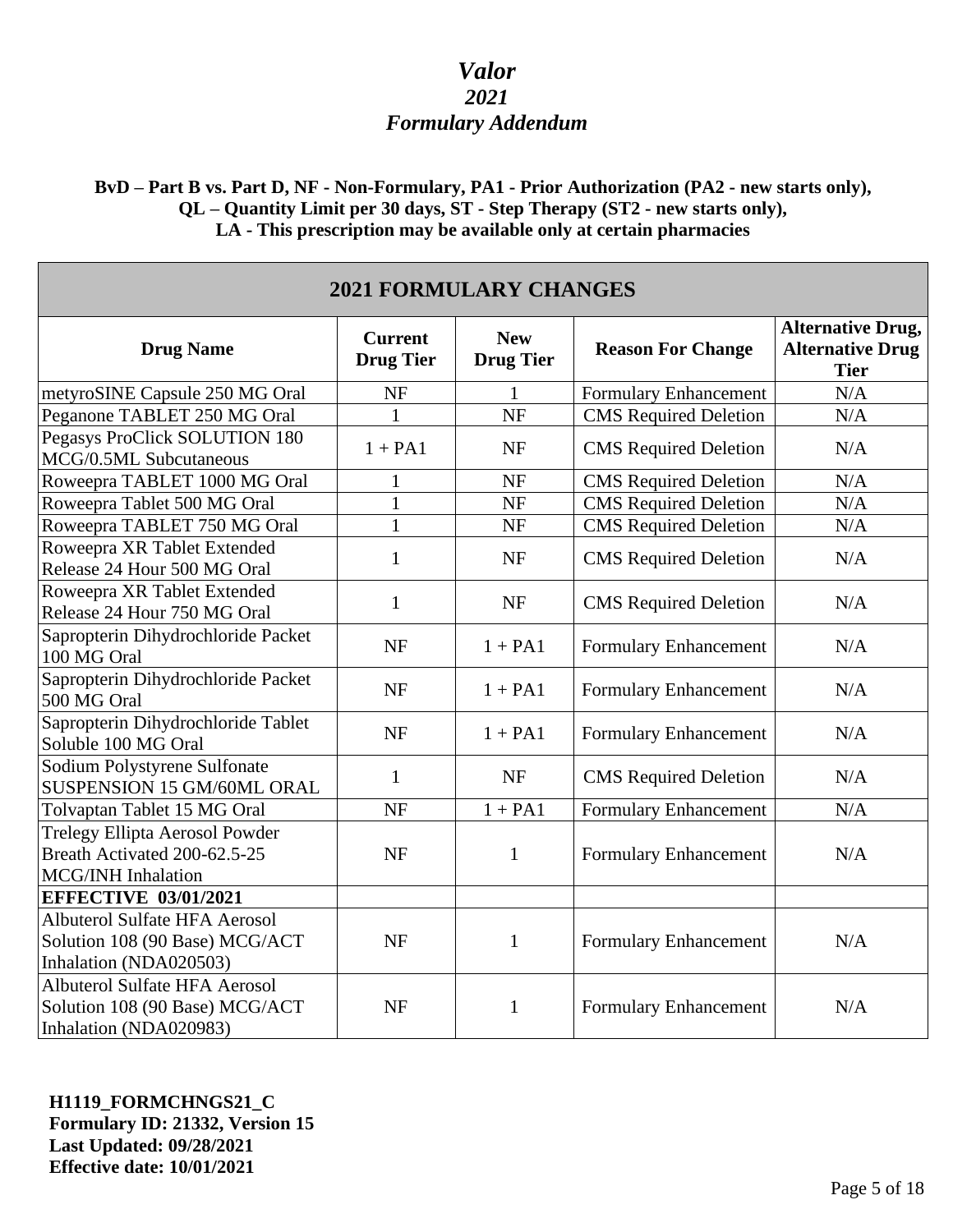**BvD – Part B vs. Part D, NF - Non-Formulary, PA1 - Prior Authorization (PA2 - new starts only), QL – Quantity Limit per 30 days, ST - Step Therapy (ST2 - new starts only), LA - This prescription may be available only at certain pharmacies**

| <b>2021 FORMULARY CHANGES</b>                            |                                    |                                |                              |                                                                                                              |
|----------------------------------------------------------|------------------------------------|--------------------------------|------------------------------|--------------------------------------------------------------------------------------------------------------|
| <b>Drug Name</b>                                         | <b>Current</b><br><b>Drug Tier</b> | <b>New</b><br><b>Drug Tier</b> | <b>Reason For Change</b>     | <b>Alternative Drug,</b><br><b>Alternative Drug</b><br><b>Tier</b>                                           |
| Atripla Tablet 600-200-300 MG Oral                       | 1                                  | <b>NF</b>                      | Formulary Update             | efavirenz 600 mg /<br>emtricitabine 200<br>mg / tenofovir<br>disoproxil<br>fumarate 300 mg<br>oral tablet, 1 |
| Crixivan Capsule 400 MG Oral                             | $\mathbf{1}$                       | <b>NF</b>                      | <b>CMS</b> Required Deletion | N/A                                                                                                          |
| Demser Capsule 250 MG Oral                               | 1                                  | <b>NF</b>                      | Formulary Update             | metyrosine 250 mg<br>oral capsule, 1                                                                         |
| Dimethyl Fumarate Starter Pack 120<br>& 240 MG Oral      | <b>NF</b>                          | $1 + PA2$                      | Formulary Enhancement        | N/A                                                                                                          |
| Emtriva Capsule 200 MG Oral                              | $\mathbf{1}$                       | <b>NF</b>                      | Formulary Update             | emtricitabine 200<br>mg oral capsule, 1                                                                      |
| Ferriprox Tablet 500 MG Oral                             | $1 + PA1 + LA$                     | <b>NF</b>                      | Formulary Update             | deferiprone 500<br>mg oral tablet, $1 +$<br>PA1                                                              |
| Humira Pen Pen-Injector Kit 80<br>MG/0.8ML Subcutaneous  | <b>NF</b>                          | $1 + PA2$                      | Formulary Enhancement        | N/A                                                                                                          |
| Humira Prefilled Syringe Kit 10<br>MG/0.2ML Subcutaneous | $1 + PA2$                          | <b>NF</b>                      | <b>CMS</b> Required Deletion | N/A                                                                                                          |
| Humira Prefilled Syringe Kit 20<br>MG/0.4ML Subcutaneous | $1 + PA2$                          | <b>NF</b>                      | <b>CMS</b> Required Deletion | N/A                                                                                                          |
| Iclevia Tablet 0.15-0.03 MG Oral                         | <b>NF</b>                          | 1                              | Formulary Enhancement        | N/A                                                                                                          |
| Jadenu Sprinkle Packet 180 MG Oral                       | $1 + PA1$                          | <b>NF</b>                      | Formulary Update             | deferasirox 180 mg<br>oral granules, $1 +$<br>PA1                                                            |
| Jadenu Sprinkle Packet 360 MG Oral                       | $1 + PA1$                          | <b>NF</b>                      | Formulary Update             | deferasirox 360 mg<br>oral granules, $1 +$<br>PA1                                                            |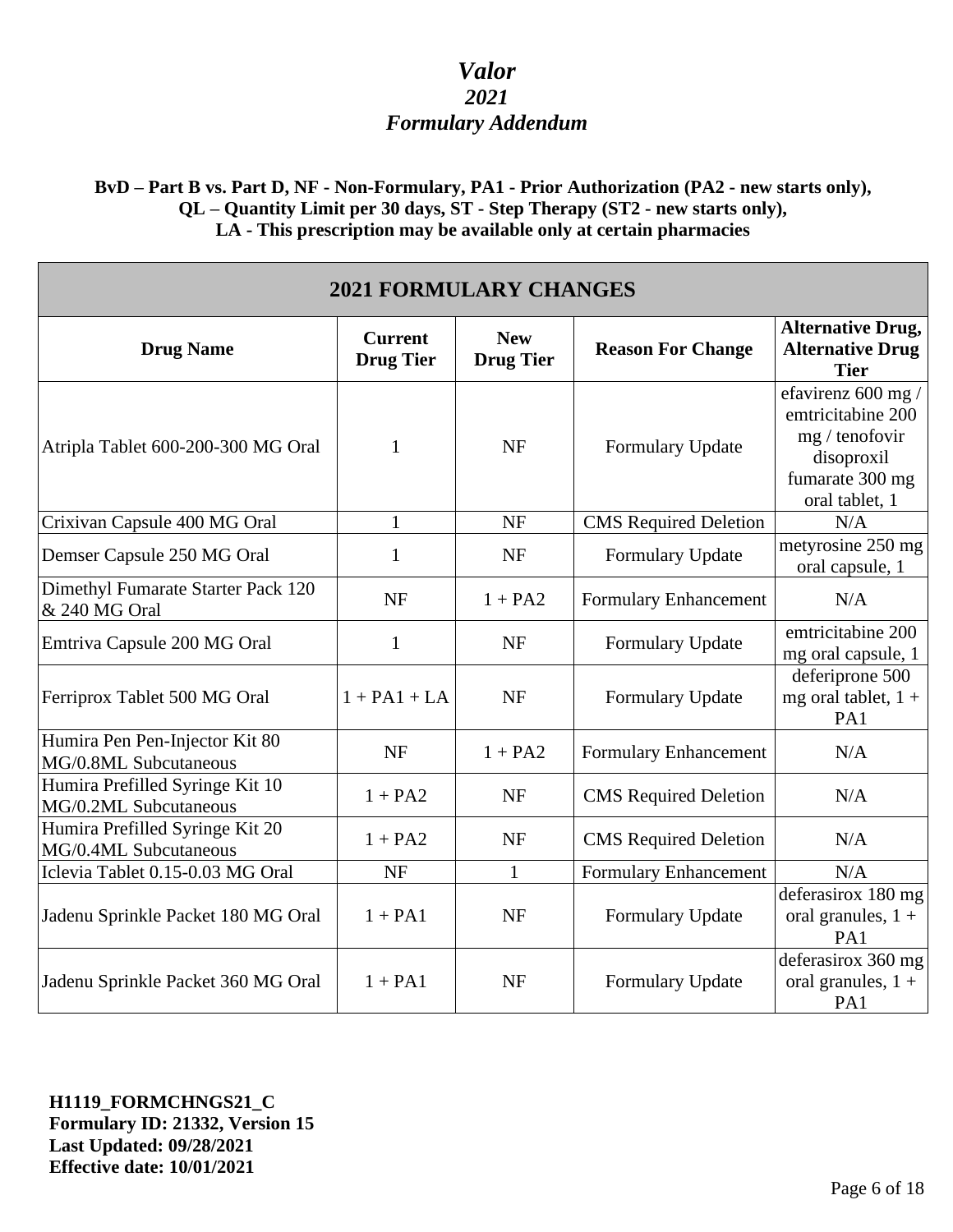### **BvD – Part B vs. Part D, NF - Non-Formulary, PA1 - Prior Authorization (PA2 - new starts only), QL – Quantity Limit per 30 days, ST - Step Therapy (ST2 - new starts only), LA - This prescription may be available only at certain pharmacies**

| <b>2021 FORMULARY CHANGES</b>                                   |                                    |                                |                              |                                                                                    |
|-----------------------------------------------------------------|------------------------------------|--------------------------------|------------------------------|------------------------------------------------------------------------------------|
| <b>Drug Name</b>                                                | <b>Current</b><br><b>Drug Tier</b> | <b>New</b><br><b>Drug Tier</b> | <b>Reason For Change</b>     | <b>Alternative Drug,</b><br><b>Alternative Drug</b><br><b>Tier</b>                 |
| Jadenu Sprinkle Packet 90 MG Oral                               | $1 + PA1$                          | <b>NF</b>                      | Formulary Update             | deferasirox 90 mg<br>oral granules, $1 +$<br>PA1                                   |
| Kuvan Packet 100 MG Oral                                        | $1 + PA1 + LA$                     | <b>NF</b>                      | Formulary Update             | sapropterin<br>dihydrochloride<br>100 mg powder for<br>oral solution, $1 +$<br>PA1 |
| Kuvan Packet 500 MG Oral                                        | $1 + PA1 + LA$                     | <b>NF</b>                      | Formulary Update             | sapropterin<br>dihydrochloride<br>500 mg powder for<br>oral solution, $1 +$<br>PA1 |
| Kuvan Tablet Soluble 100 MG Oral                                | $1 + PA1 + LA$                     | <b>NF</b>                      | Formulary Update             | sapropterin<br>dihydrochloride<br>100 mg oral tablet,<br>$1 + PA1$                 |
| Lopreeza Tablet 1-0.5 MG Oral                                   | $\mathbf{1}$                       | <b>NF</b>                      | <b>CMS</b> Required Deletion | N/A                                                                                |
| Monurol Packet 3 GM Oral                                        | $\mathbf{1}$                       | <b>NF</b>                      | Formulary Update             | fosfomycin 3000<br>mg powder for oral<br>solution, 1                               |
| Onureg Tablet 200 MG Oral                                       | NF                                 | $1 + PA2$                      | <b>Formulary Enhancement</b> | N/A                                                                                |
| Onureg Tablet 300 MG Oral                                       | <b>NF</b>                          | $1 + PA2$                      | <b>Formulary Enhancement</b> | N/A                                                                                |
| Pazeo Solution 0.7 % Ophthalmic                                 | 1                                  | <b>NF</b>                      | <b>CMS</b> Required Deletion | N/A                                                                                |
| Retacrit Solution 10000 UNIT/ML<br>Injection(1ML)               | <b>NF</b>                          | $1 + PA1$                      | <b>Formulary Enhancement</b> | N/A                                                                                |
| Retacrit Solution 20000 UNIT/ML<br>Injection                    | <b>NF</b>                          | $1 + PA1$                      | Formulary Enhancement        | N/A                                                                                |
| <b>Riomet ER Suspension Reconstituted</b><br>ER 500 MG/5ML Oral | $\mathbf{1}$                       | <b>NF</b>                      | <b>CMS</b> Required Deletion | N/A                                                                                |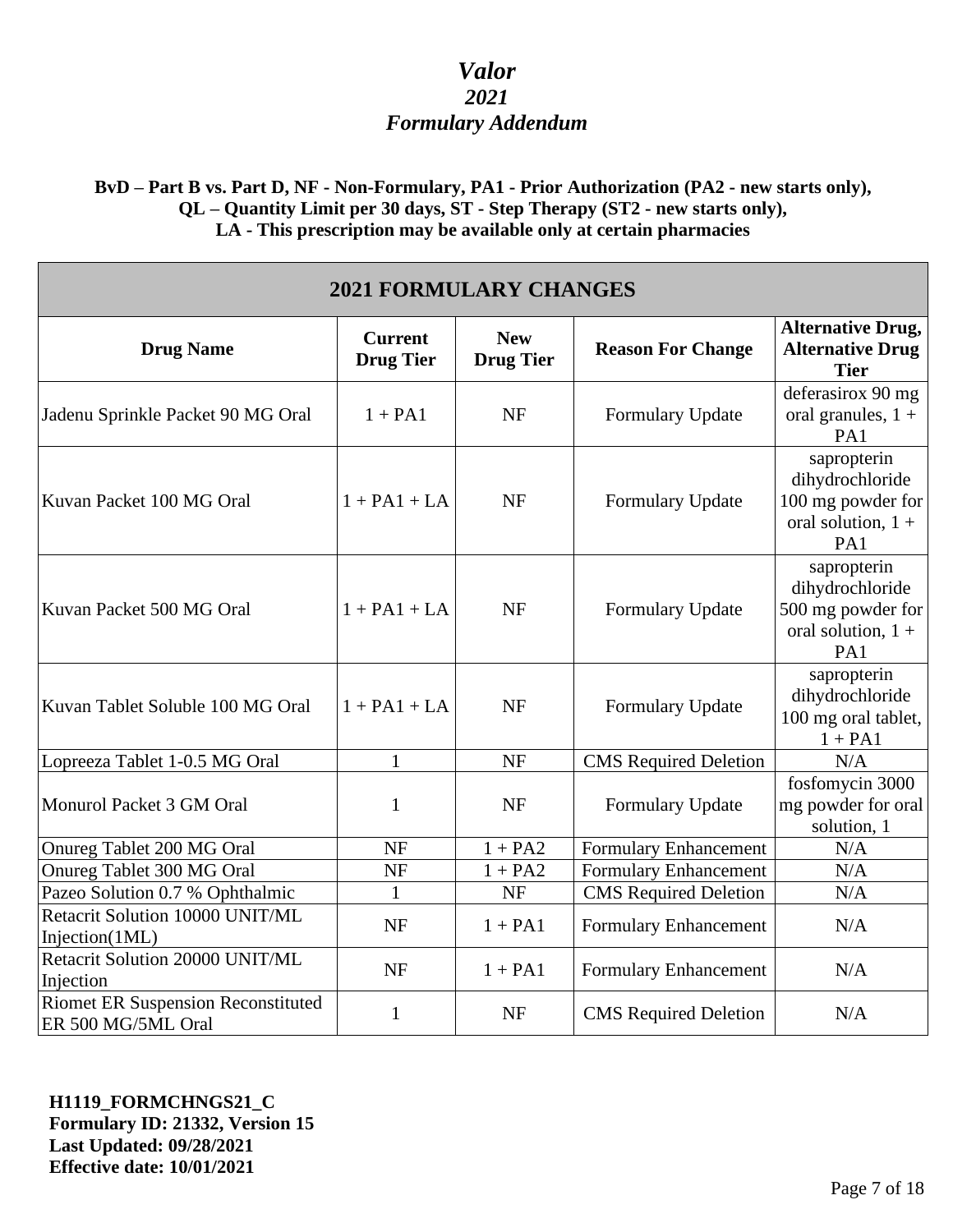**BvD – Part B vs. Part D, NF - Non-Formulary, PA1 - Prior Authorization (PA2 - new starts only), QL – Quantity Limit per 30 days, ST - Step Therapy (ST2 - new starts only), LA - This prescription may be available only at certain pharmacies**

| <b>2021 FORMULARY CHANGES</b>                           |                                    |                                |                          |                                                                                                           |
|---------------------------------------------------------|------------------------------------|--------------------------------|--------------------------|-----------------------------------------------------------------------------------------------------------|
| <b>Drug Name</b>                                        | <b>Current</b><br><b>Drug Tier</b> | <b>New</b><br><b>Drug Tier</b> | <b>Reason For Change</b> | <b>Alternative Drug,</b><br><b>Alternative Drug</b><br><b>Tier</b>                                        |
| Rufinamide Suspension 40 MG/ML<br>Oral                  | <b>NF</b>                          | $1 + QL$ 2400                  | Formulary Enhancement    | N/A                                                                                                       |
| Samsca Tablet 15 MG Oral                                | $1 + PA1$                          | <b>NF</b>                      | Formulary Update         | tolvaptan 15 mg<br>oral tablet, $1 +$<br>PA1                                                              |
| Samsca Tablet 30 MG Oral                                | $1 + PA1$                          | <b>NF</b>                      | Formulary Update         | tolvaptan 30 mg<br>oral tablet, $1 +$<br>PA1                                                              |
| Sutab Tablet 1479-225-188 MG Oral                       | NF                                 | $\mathbf{1}$                   | Formulary Enhancement    | N/A                                                                                                       |
| Symfi Lo Tablet 400-300-300 MG<br>Oral                  | 1                                  | <b>NF</b>                      | Formulary Update         | efavirenz 400 mg /<br>lamivudine 300 mg<br>/ tenofovir<br>disoproxil<br>fumarate 300 mg<br>oral tablet, 1 |
| Symfi Tablet 600-300-300 MG Oral                        | 1                                  | <b>NF</b>                      | Formulary Update         | efavirenz 600 mg /<br>lamivudine 300 mg<br>/ tenofovir<br>disoproxil<br>fumarate 300 mg<br>oral tablet, 1 |
| Tecfidera Capsule Delayed Release<br>120 MG Oral        | $1 + PA2$                          | <b>NF</b>                      | Formulary Update         | dimethyl fumarate<br>120 mg delayed<br>release oral<br>capsule, $1 + PA2$                                 |
| <b>Tecfidera Capsule Delayed Release</b><br>240 MG Oral | $1 + PA2$                          | <b>NF</b>                      | Formulary Update         | dimethyl fumarate<br>240 mg delayed<br>release oral<br>capsule, $1 + PA2$                                 |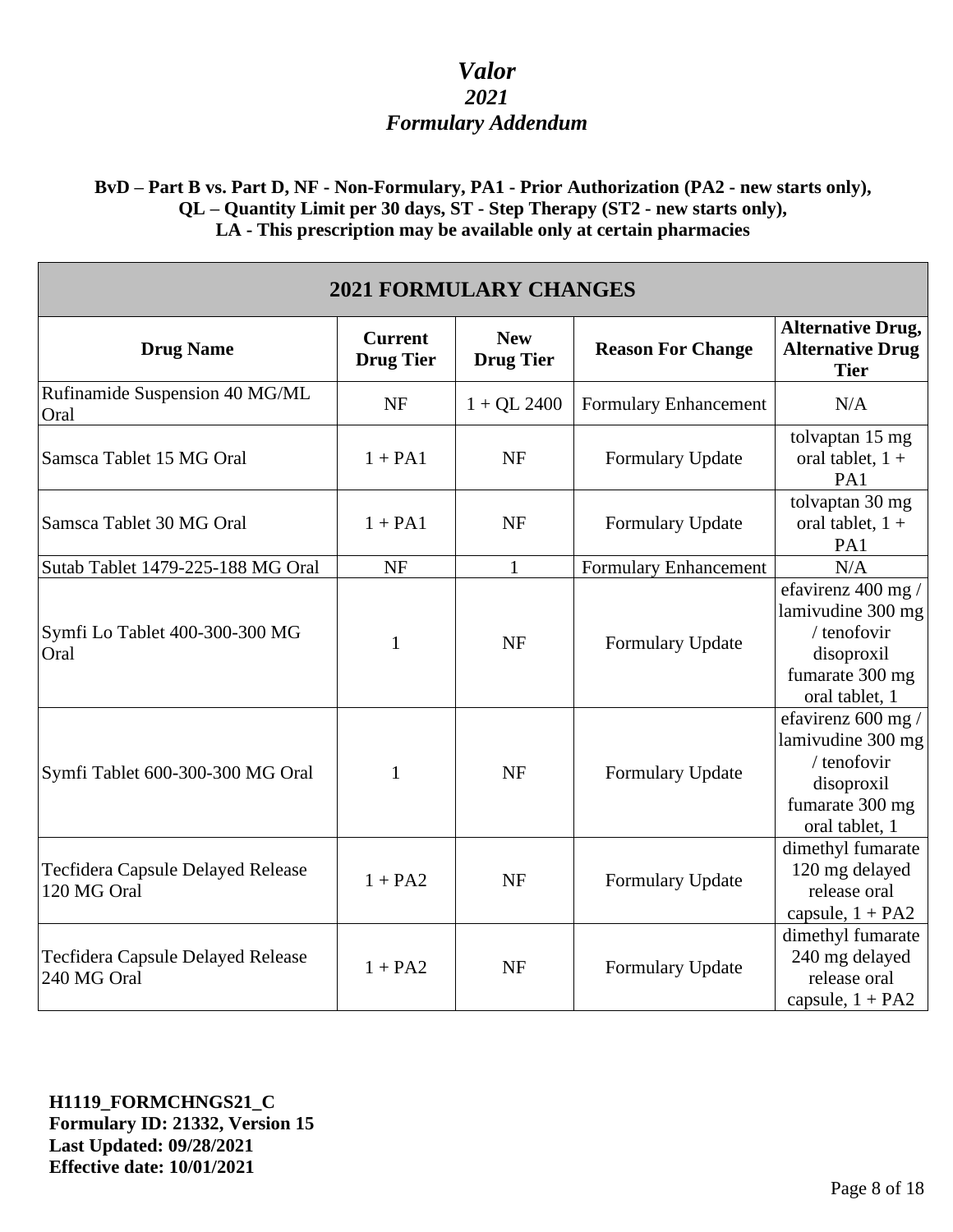**BvD – Part B vs. Part D, NF - Non-Formulary, PA1 - Prior Authorization (PA2 - new starts only), QL – Quantity Limit per 30 days, ST - Step Therapy (ST2 - new starts only), LA - This prescription may be available only at certain pharmacies**

| <b>2021 FORMULARY CHANGES</b>                            |                                    |                                   |                              |                                                                                     |
|----------------------------------------------------------|------------------------------------|-----------------------------------|------------------------------|-------------------------------------------------------------------------------------|
| <b>Drug Name</b>                                         | <b>Current</b><br><b>Drug Tier</b> | <b>New</b><br><b>Drug Tier</b>    | <b>Reason For Change</b>     | <b>Alternative Drug,</b><br><b>Alternative Drug</b><br><b>Tier</b>                  |
| Truvada Tablet 200-300 MG Oral                           | 1                                  | <b>NF</b>                         | Formulary Update             | emtricitabine 200<br>mg / tenofovir<br>disoproxil<br>fumarate 300 mg<br>oral tablet |
| Tykerb Tablet 250 MG Oral                                | $1 + QL$ 150 +<br>PA <sub>2</sub>  | <b>NF</b>                         | Formulary Update             | lapatinib 250 mg<br>oral tablet, $1 + QL$<br>$150 + PA2$                            |
| Xywav Solution 500 MG/ML Oral                            | <b>NF</b>                          | $1 + QL$ 540 +<br>PA1             | <b>Formulary Enhancement</b> | N/A                                                                                 |
| <b>EFFECTIVE 04/01/2021</b>                              |                                    |                                   |                              |                                                                                     |
| Abiraterone Acetate Tablet 500 MG<br>Oral                | <b>NF</b>                          | $1 + QL$ 120 +<br>PA <sub>2</sub> | Formulary Enhancement        | N/A                                                                                 |
| Asenapine Maleate Tablet Sublingual<br>10 MG Sublingual  | <b>NF</b>                          | $1 + QL 60$                       | Formulary Enhancement        | N/A                                                                                 |
| Asenapine Maleate Tablet Sublingual<br>2.5 MG Sublingual | <b>NF</b>                          | $1 + QL 60$                       | Formulary Enhancement        | N/A                                                                                 |
| Asenapine Maleate Tablet Sublingual<br>5 MG Sublingual   | <b>NF</b>                          | $1 + QL 60$                       | Formulary Enhancement        | N/A                                                                                 |
| Banzel Suspension 40 MG/ML Oral                          | $1 + QL$ 2400                      | <b>NF</b>                         | Formulary Update             | rufinamide 40<br>mg/ml oral<br>suspension, $1 + QL$<br>2400                         |
| Cortisone Acetate Tablet 25 MG Oral                      | $\mathbf{1}$                       | <b>NF</b>                         | <b>CMS</b> Required Deletion | N/A                                                                                 |
| Cystadrops Solution 0.37 %<br>Ophthalmic                 | <b>NF</b>                          | $1$ QL 20/28 +<br>PA1             | <b>Formulary Enhancement</b> | N/A                                                                                 |
| Didanosine Capsule Delayed Release<br>250 MG Oral        | $\mathbf{1}$                       | <b>NF</b>                         | <b>CMS</b> Required Deletion | N/A                                                                                 |
| Didanosine Capsule Delayed Release<br>400 MG Oral        | $\mathbf{1}$                       | <b>NF</b>                         | <b>CMS</b> Required Deletion | N/A                                                                                 |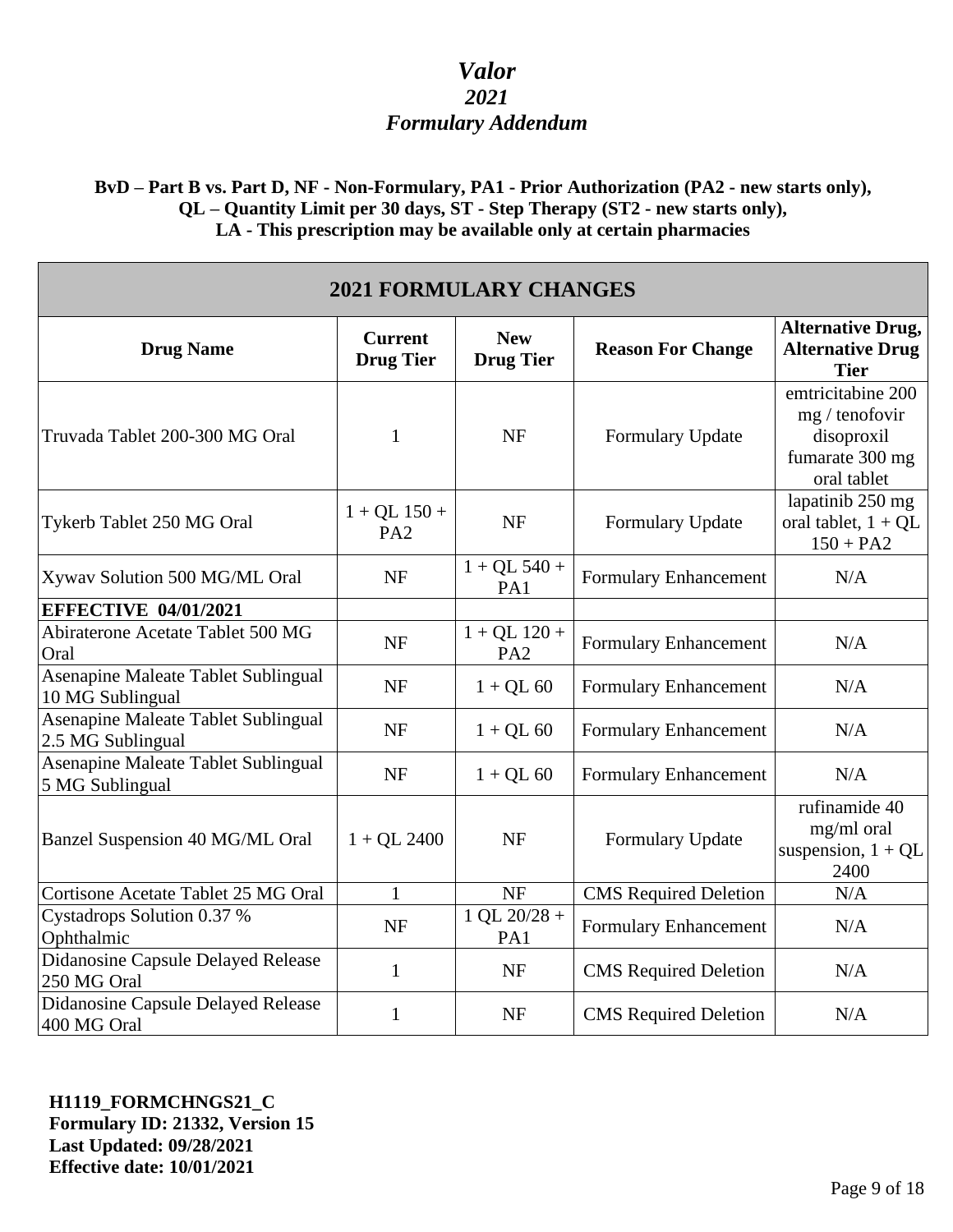**BvD – Part B vs. Part D, NF - Non-Formulary, PA1 - Prior Authorization (PA2 - new starts only), QL – Quantity Limit per 30 days, ST - Step Therapy (ST2 - new starts only), LA - This prescription may be available only at certain pharmacies**

| <b>2021 FORMULARY CHANGES</b>                           |                                    |                                   |                              |                                                                              |
|---------------------------------------------------------|------------------------------------|-----------------------------------|------------------------------|------------------------------------------------------------------------------|
| <b>Drug Name</b>                                        | <b>Current</b><br><b>Drug Tier</b> | <b>New</b><br><b>Drug Tier</b>    | <b>Reason For Change</b>     | <b>Alternative Drug,</b><br><b>Alternative Drug</b><br><b>Tier</b>           |
| Dificid Suspension Reconstituted 40<br>MG/ML Oral       | <b>NF</b>                          | $1 + ST2$                         | Formulary Enhancement        | N/A                                                                          |
| Hemady Tablet 20 MG Oral                                | <b>NF</b>                          | $1 + PA2$                         | Formulary Enhancement        | N/A                                                                          |
| Iclusig Tablet 10 MG Oral                               | <b>NF</b>                          | $1 + QL 60 +$<br>PA <sub>2</sub>  | Formulary Enhancement        | N/A                                                                          |
| Iclusig Tablet 30 MG Oral                               | <b>NF</b>                          | $1 + QL$ 30 +<br>PA <sub>2</sub>  | Formulary Enhancement        | N/A                                                                          |
| Lyleq Tablet 0.35 MG Oral                               | <b>NF</b>                          |                                   | Formulary Enhancement        | N/A                                                                          |
| Nitazoxanide Tablet 500 MG Oral                         | NF                                 | $\mathbf{1}$                      | Formulary Enhancement        | $\rm N/A$                                                                    |
| Normosol-M in D5W Solution<br>Intravenous               | $1 + BvD$                          | <b>NF</b>                         | <b>CMS</b> Required Deletion | N/A                                                                          |
| Nylia 7/7/7 Tablet 0.5/0.75/1-35 MG-<br><b>MCG</b> Oral | <b>NF</b>                          | $\mathbf{1}$                      | Formulary Enhancement        | N/A                                                                          |
| Orgovyx Tablet 120 MG Oral                              | <b>NF</b>                          | $1 + PA2$                         | <b>Formulary Enhancement</b> | N/A                                                                          |
| Stavudine Capsule 15 MG Oral                            | $\mathbf{1}$                       | <b>NF</b>                         | <b>CMS</b> Required Deletion | N/A                                                                          |
| Stavudine Capsule 20 MG Oral                            | $\mathbf{1}$                       | <b>NF</b>                         | <b>CMS</b> Required Deletion | N/A                                                                          |
| <b>Stavudine Capsule 30 MG Oral</b>                     | $\mathbf{1}$                       | <b>NF</b>                         | <b>CMS</b> Required Deletion | N/A                                                                          |
| Stavudine Capsule 40 MG Oral                            | $\mathbf{1}$                       | <b>NF</b>                         | <b>CMS</b> Required Deletion | N/A                                                                          |
| Tecfidera 120 & 240 MG Oral                             | $1 + PA2$                          | <b>NF</b>                         | Formulary Update             | dimethyl fumarate<br>120 mg / dimethyl<br>fumarate 240 mg<br>pack, $1 + PA2$ |
| Xalkori CAPSULE 200 MG ORAL                             | $1 + QL 60 +$<br>PA <sub>2</sub>   | $1 + QL$ 120 +<br>PA <sub>2</sub> | Formulary Enhancement        | N/A                                                                          |
| Xalkori CAPSULE 250 MG ORAL                             | $1 + QL 60 +$<br>PA <sub>2</sub>   | $1 + QL$ 120 +<br>PA <sub>2</sub> | <b>Formulary Enhancement</b> | N/A                                                                          |
| <b>EFFECTIVE 05/01/2021</b>                             |                                    |                                   |                              |                                                                              |
| Alinia Tablet 500 MG Oral                               | $\mathbf{1}$                       | <b>NF</b>                         | Formulary Update             | nitazoxanide 500<br>mg oral tablet, 1                                        |
| Anadrol-50 TABLET 50 MG Oral                            | $\mathbf{1}$                       | <b>NF</b>                         | <b>CMS</b> Required Deletion | N/A                                                                          |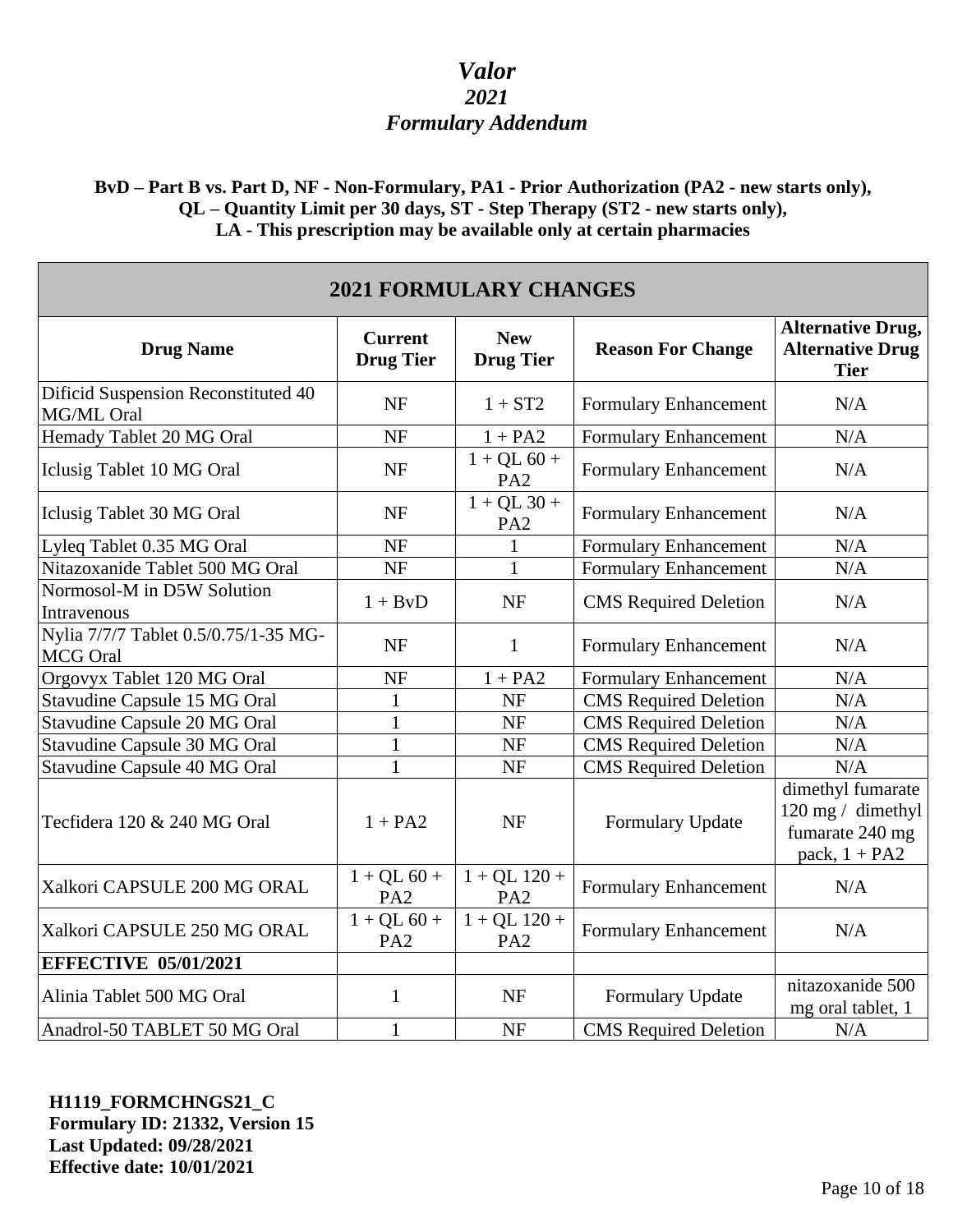### **BvD – Part B vs. Part D, NF - Non-Formulary, PA1 - Prior Authorization (PA2 - new starts only), QL – Quantity Limit per 30 days, ST - Step Therapy (ST2 - new starts only), LA - This prescription may be available only at certain pharmacies**

| <b>2021 FORMULARY CHANGES</b>                                       |                                    |                                |                              |                                                                    |
|---------------------------------------------------------------------|------------------------------------|--------------------------------|------------------------------|--------------------------------------------------------------------|
| <b>Drug Name</b>                                                    | <b>Current</b><br><b>Drug Tier</b> | <b>New</b><br><b>Drug Tier</b> | <b>Reason For Change</b>     | <b>Alternative Drug,</b><br><b>Alternative Drug</b><br><b>Tier</b> |
| Breztri Aerosphere Aerosol 160-9-4.8<br><b>MCG/ACT</b> Inhalation   | <b>NF</b>                          | $\mathbf{1}$                   | Formulary Enhancement        | N/A                                                                |
| <b>Emtricitabine-Tenofovir DF Tablet</b><br>100-150 MG Oral         | <b>NF</b>                          | $\mathbf{1}$                   | Formulary Enhancement        | N/A                                                                |
| <b>Emtricitabine-Tenofovir DF Tablet</b><br>133-200 MG Oral         | <b>NF</b>                          | $\mathbf{1}$                   | Formulary Enhancement        | N/A                                                                |
| <b>Emtricitabine-Tenofovir DF Tablet</b><br>167-250 MG Oral         | <b>NF</b>                          | $\mathbf{1}$                   | Formulary Enhancement        | N/A                                                                |
| Lidocaine HCl Urethral/Mucosal Gel<br>2 % External                  | $1 + QL$ 30 +<br>PA1               | <b>NF</b>                      | <b>CMS</b> Required Deletion | N/A                                                                |
| Lubiprostone Capsule 24 MCG Oral                                    | <b>NF</b>                          | 1                              | Formulary Enhancement        | N/A                                                                |
| Lubiprostone Capsule 8 MCG Oral                                     | NF                                 | $\mathbf{1}$                   | <b>Formulary Enhancement</b> | N/A                                                                |
| Lupkynis Capsule 7.9 MG Oral                                        | <b>NF</b>                          | $1 + QL$ 180 +<br>PA1          | Formulary Enhancement        | N/A                                                                |
| Mayzent Starter Pack Tablet Therapy<br>Pack 0.25 MG Oral            | <b>NF</b>                          | $1 + PA2$                      | Formulary Enhancement        | N/A                                                                |
| Metaproterenol Sulfate Syrup 10<br>MG/5ML Oral                      | $\mathbf{1}$                       | <b>NF</b>                      | <b>CMS</b> Required Deletion | N/A                                                                |
| Nymyo Tablet 0.25-35 MG-MCG<br>Oral                                 | <b>NF</b>                          | 1                              | Formulary Enhancement        | N/A                                                                |
| Ozempic (1 MG/DOSE) Solution Pen-<br>Injector 4 MG/3ML Subcutaneous | <b>NF</b>                          | $\mathbf{1}$                   | Formulary Enhancement        | N/A                                                                |
| Periogard Solution 0.12 %<br>Mouth/Throat                           | <b>NF</b>                          | $\mathbf{1}$                   | Formulary Enhancement        | N/A                                                                |
| Saphris Tablet Sublingual 10 MG<br>Sublingual                       | $1 + QL 60 +$<br>ST <sub>2</sub>   | <b>NF</b>                      | Formulary Update             | asenapine 10 mg<br>sublingual tablet, 1<br>$+$ QL 60               |
| Saphris Tablet Sublingual 2.5 MG<br>Sublingual                      | $1 + QL 60 +$<br>ST <sub>2</sub>   | <b>NF</b>                      | Formulary Update             | asenapine 2.5 mg<br>sublingual tablet, 1<br>$+$ QL 60              |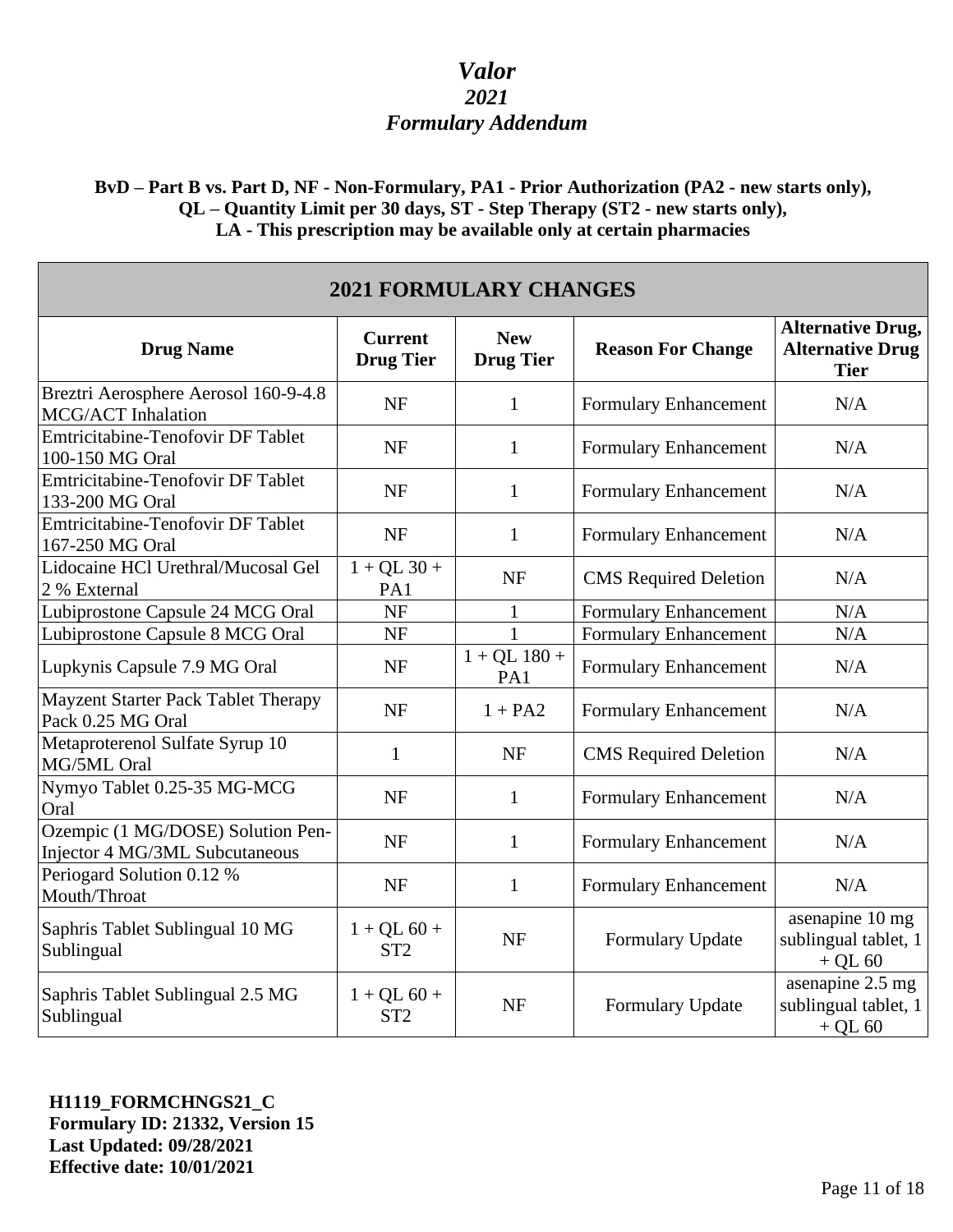### **BvD – Part B vs. Part D, NF - Non-Formulary, PA1 - Prior Authorization (PA2 - new starts only), QL – Quantity Limit per 30 days, ST - Step Therapy (ST2 - new starts only), LA - This prescription may be available only at certain pharmacies**

| <b>2021 FORMULARY CHANGES</b>                                 |                                    |                                   |                              |                                                                    |
|---------------------------------------------------------------|------------------------------------|-----------------------------------|------------------------------|--------------------------------------------------------------------|
| <b>Drug Name</b>                                              | <b>Current</b><br><b>Drug Tier</b> | <b>New</b><br><b>Drug Tier</b>    | <b>Reason For Change</b>     | <b>Alternative Drug,</b><br><b>Alternative Drug</b><br><b>Tier</b> |
| Saphris Tablet Sublingual 5 MG<br>Sublingual                  | $1 + QL 60 +$<br>ST <sub>2</sub>   | <b>NF</b>                         | Formulary Update             | asenapine 5 mg<br>sublingual tablet, 1<br>$+$ QL 60                |
| Somatuline Depot Solution 120<br>MG/0.5ML Subcutaneous        | $1 + PA2$                          | <b>NF</b>                         | <b>CMS</b> Required Deletion | N/A                                                                |
| Somatuline Depot Solution 60<br>MG/0.2ML Subcutaneous         | $1 + PA2$                          | <b>NF</b>                         | <b>CMS</b> Required Deletion | N/A                                                                |
| Somatuline Depot Solution 90<br>MG/0.3ML Subcutaneous         | $1 + PA2$                          | <b>NF</b>                         | <b>CMS</b> Required Deletion | N/A                                                                |
| Symjepi Solution Prefilled Syringe<br>0.15 MG/0.3ML Injection | $\mathbf{1}$                       | <b>NF</b>                         | <b>CMS</b> Required Deletion | N/A                                                                |
| Symjepi Solution Prefilled Syringe 0.3<br>MG/0.3ML Injection  | $\mathbf{1}$                       | <b>NF</b>                         | <b>CMS</b> Required Deletion | N/A                                                                |
| Temixys Tablet 300-300 MG Oral                                | <b>NF</b>                          | $\mathbf{1}$                      | Formulary Enhancement        | N/A                                                                |
| Tepmetko Tablet 225 MG Oral                                   | <b>NF</b>                          | $1 + PA2$                         | Formulary Enhancement        | N/A                                                                |
| Tri-Nymyo Tablet 0.18/0.215/0.25<br>MG-35 MCG Oral            | NF                                 | $\mathbf{1}$                      | Formulary Enhancement        | N/A                                                                |
| Verquvo Tablet 10 MG Oral                                     | <b>NF</b>                          | $1 + QL$ 30 +<br>PA <sub>2</sub>  | Formulary Enhancement        | N/A                                                                |
| Verquvo Tablet 2.5 MG Oral                                    | <b>NF</b>                          | $1 + QL$ 30 +<br>PA <sub>2</sub>  | Formulary Enhancement        | N/A                                                                |
| Verquvo Tablet 5 MG Oral                                      | <b>NF</b>                          | $1 + QL$ 30 +<br>PA <sub>2</sub>  | Formulary Enhancement        | N/A                                                                |
| Xeljanz Solution 1 MG/ML Oral                                 | <b>NF</b>                          | $1 + PA2$                         | Formulary Enhancement        | N/A                                                                |
| Xtandi Tablet 40 MG Oral                                      | <b>NF</b>                          | $1 + QL$ 120 +<br>PA <sub>2</sub> | Formulary Enhancement        | N/A                                                                |
| Xtandi Tablet 80 MG Oral                                      | <b>NF</b>                          | $1 + QL 60 +$<br>PA <sub>2</sub>  | Formulary Enhancement        | N/A                                                                |
| Zytiga Tablet 500 MG Oral                                     | $1 + QL$ 120 +<br>PA <sub>2</sub>  | <b>NF</b>                         | Formulary Update             | abiraterone acetate<br>500 mg oral tablet,<br>$1 + QL 120 + PA2$   |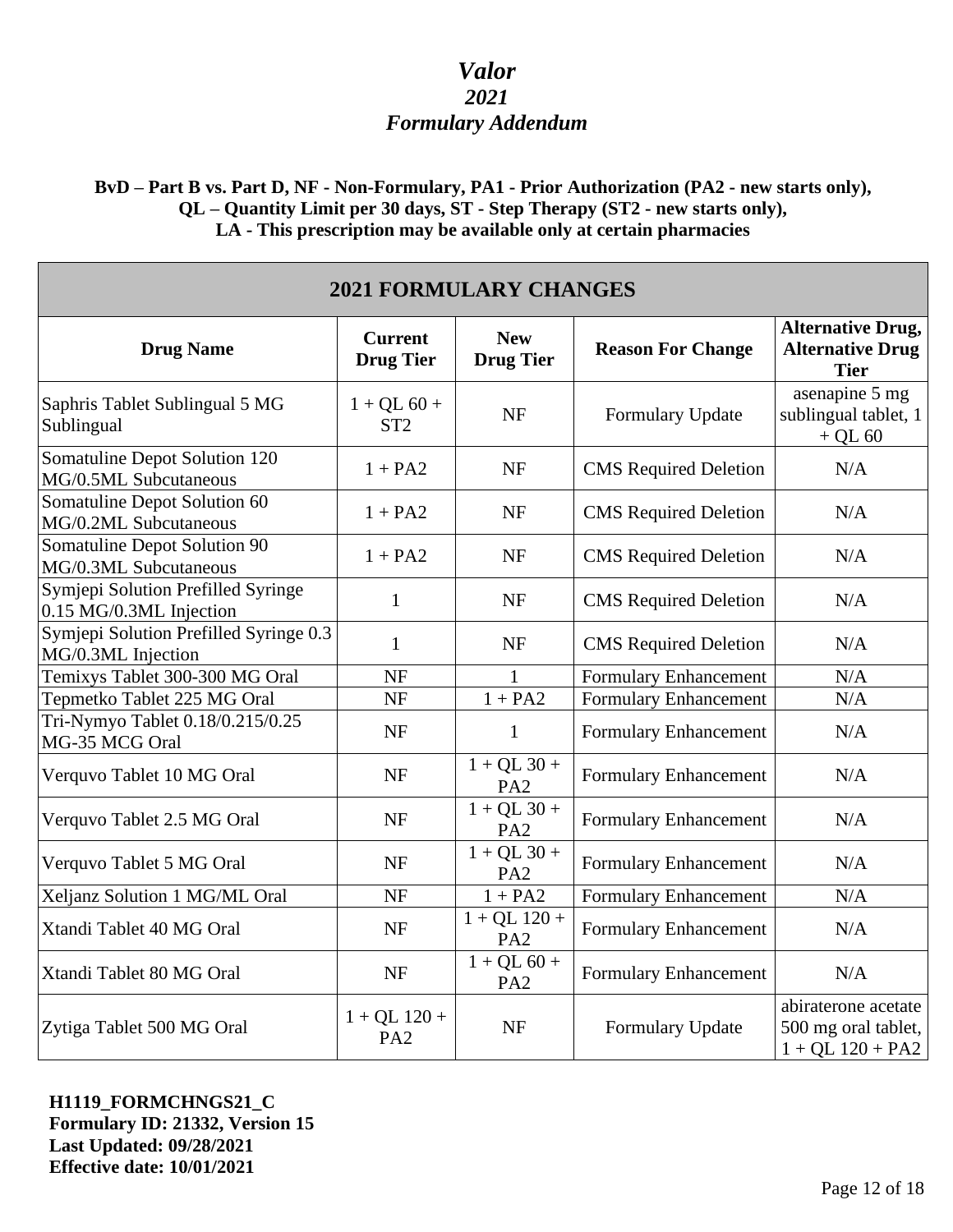### **BvD – Part B vs. Part D, NF - Non-Formulary, PA1 - Prior Authorization (PA2 - new starts only), QL – Quantity Limit per 30 days, ST - Step Therapy (ST2 - new starts only), LA - This prescription may be available only at certain pharmacies**

| <b>2021 FORMULARY CHANGES</b>                                                         |                                    |                                |                              |                                                                                        |
|---------------------------------------------------------------------------------------|------------------------------------|--------------------------------|------------------------------|----------------------------------------------------------------------------------------|
| <b>Drug Name</b>                                                                      | <b>Current</b><br><b>Drug Tier</b> | <b>New</b><br><b>Drug Tier</b> | <b>Reason For Change</b>     | <b>Alternative Drug,</b><br><b>Alternative Drug</b><br><b>Tier</b>                     |
| <b>EFFECTIVE 06/01/2021</b>                                                           |                                    |                                |                              |                                                                                        |
| <b>Accutane Capsule 20 MG Oral</b>                                                    | <b>NF</b>                          | 1                              | <b>Formulary Enhancement</b> | N/A                                                                                    |
| <b>Accutane Capsule 30 MG Oral</b>                                                    | <b>NF</b>                          | $\mathbf{1}$                   | <b>Formulary Enhancement</b> | N/A                                                                                    |
| Accutane Capsule 40 MG Oral                                                           | <b>NF</b>                          | $\mathbf{1}$                   | Formulary Enhancement        | N/A                                                                                    |
| Amitiza Capsule 24 MCG Oral                                                           | 1                                  | <b>NF</b>                      | Formulary Update             | lubiprostone 0.024<br>mg oral capsule, 1                                               |
| Amitiza Capsule 8 MCG Oral                                                            | $\mathbf{1}$                       | <b>NF</b>                      | Formulary Update             | lubiprostone 0.008<br>mg oral capsule, 1                                               |
| Crixivan CAPSULE 200 MG ORAL                                                          | $\mathbf{1}$                       | <b>NF</b>                      | <b>CMS</b> Required Deletion | N/A                                                                                    |
| Cyclophosphamide Tablet 25 MG<br>Oral                                                 | <b>NF</b>                          | $1 + BvD$                      | <b>Formulary Enhancement</b> | N/A                                                                                    |
| Cyclophosphamide Tablet 50 MG<br>Oral                                                 | <b>NF</b>                          | $1 + BvD$                      | Formulary Enhancement        | N/A                                                                                    |
| Droxidopa Capsule 100 MG Oral                                                         | <b>NF</b>                          | $1 + PA1$                      | <b>Formulary Enhancement</b> | N/A                                                                                    |
| Droxidopa Capsule 200 MG Oral                                                         | <b>NF</b>                          | $1 + PA1$                      | <b>Formulary Enhancement</b> | N/A                                                                                    |
| Droxidopa Capsule 300 MG Oral                                                         | <b>NF</b>                          | $1 + PA1$                      | <b>Formulary Enhancement</b> | N/A                                                                                    |
| Gianvi Tablet 3-0.02 MG Oral                                                          | $\mathbf{1}$                       | <b>NF</b>                      | <b>CMS</b> Required Deletion | N/A                                                                                    |
| NephrAmine SOLUTION 5.4 %<br>Intravenous                                              | $1 + BvD$                          | <b>NF</b>                      | <b>CMS</b> Required Deletion | N/A                                                                                    |
| <b>SUMAtriptan Succinate Solution</b><br>Prefilled Syringe 6 MG/0.5ML<br>Subcutaneous | $\mathbf{1}$                       | <b>NF</b>                      | <b>CMS</b> Required Deletion | N/A                                                                                    |
| Truvada Tablet 100-150 MG Oral                                                        | 1                                  | <b>NF</b>                      | Formulary Update             | emtricitabine 100<br>mg / tenofovir<br>disoproxil<br>fumarate 150 mg<br>oral tablet, 1 |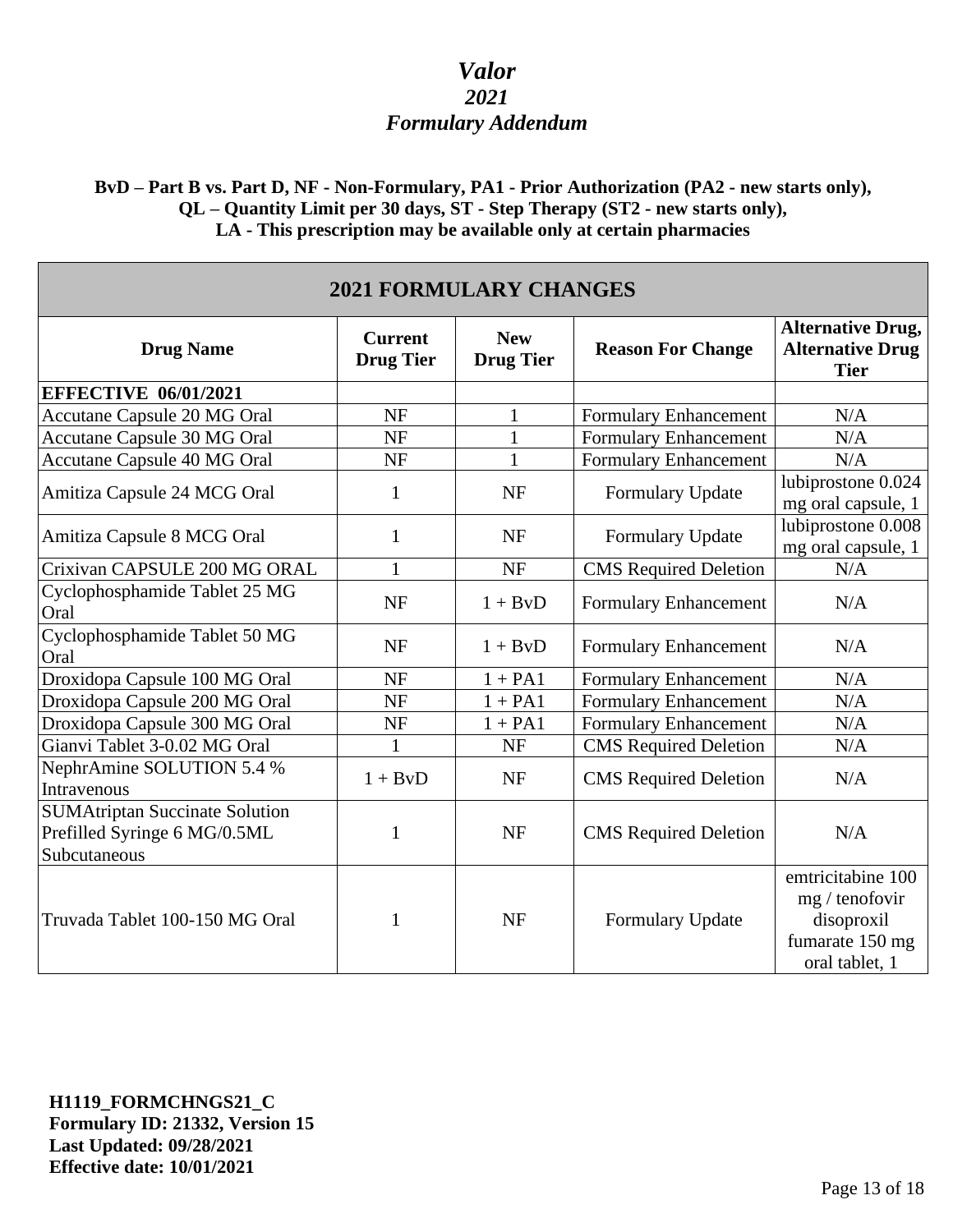**BvD – Part B vs. Part D, NF - Non-Formulary, PA1 - Prior Authorization (PA2 - new starts only), QL – Quantity Limit per 30 days, ST - Step Therapy (ST2 - new starts only), LA - This prescription may be available only at certain pharmacies**

| <b>2021 FORMULARY CHANGES</b>                                                  |                                    |                                |                              |                                                                                                 |
|--------------------------------------------------------------------------------|------------------------------------|--------------------------------|------------------------------|-------------------------------------------------------------------------------------------------|
| <b>Drug Name</b>                                                               | <b>Current</b><br><b>Drug Tier</b> | <b>New</b><br><b>Drug Tier</b> | <b>Reason For Change</b>     | <b>Alternative Drug,</b><br><b>Alternative Drug</b><br><b>Tier</b>                              |
| Truvada Tablet 133-200 MG Oral                                                 | 1                                  | <b>NF</b>                      | Formulary Update             | emtricitabine 133<br>$mg / \text{tenofovir}$<br>disoproxil<br>fumarate 200 mg<br>oral tablet, 1 |
| Truvada Tablet 167-250 MG Oral                                                 | $\mathbf{1}$                       | <b>NF</b>                      | Formulary Update             | emtricitabine 167<br>$mg / \text{tenofovir}$<br>disoproxil<br>fumarate 250 mg<br>oral tablet, 1 |
| Ukoniq Tablet 200 MG Oral                                                      | <b>NF</b>                          | $1 + PA2$                      | <b>Formulary Enhancement</b> | N/A                                                                                             |
| <b>EFFECTIVE 07/01/2021</b>                                                    |                                    |                                |                              |                                                                                                 |
| Avandia Tablet 2 MG Oral                                                       | $\mathbf{1}$                       | <b>NF</b>                      | CMS Required Deletion        | N/A                                                                                             |
| Avandia Tablet 4 MG Oral                                                       | $\mathbf{1}$                       | <b>NF</b>                      | <b>CMS</b> Required Deletion | N/A                                                                                             |
| FLUoxetine HCl (PMDD) Tablet 10<br>MG Oral                                     | <b>NF</b>                          | 1                              | <b>Formulary Enhancement</b> | N/A                                                                                             |
| FLUoxetine HCl (PMDD) Tablet 20<br>MG Oral                                     | <b>NF</b>                          | $\mathbf{1}$                   | <b>Formulary Enhancement</b> | N/A                                                                                             |
| Fotivda Capsule 0.89 MG Oral                                                   | <b>NF</b>                          | $1 + PA2$                      | Formulary Enhancement        | N/A                                                                                             |
| Fotivda Capsule 1.34 MG Oral                                                   | <b>NF</b>                          | $1 + PA2$                      | Formulary Enhancement        | N/A                                                                                             |
| Humira Pen-Pediatric UC Start Pen-<br>Injector Kit 80 MG/0.8ML<br>Subcutaneous | <b>NF</b>                          | $1 + PA2$                      | <b>Formulary Enhancement</b> | N/A                                                                                             |
| Lidocaine HCl Solution 4 % External                                            | $1 + QL 50 +$<br>PA1               | $1 + QL$ 50                    | Formulary Enhancement        | N/A                                                                                             |
| Lidocaine Ointment 5 % External                                                | $1 + QL 50 +$<br>PA1               | $1 + QL$ 50                    | Formulary Enhancement        | N/A                                                                                             |
| Lidocaine-Prilocaine Cream 2.5-2.5 %<br>External                               | $1 + QL$ 30 +<br>PA1               | $1 + QL$ 30                    | Formulary Enhancement        | N/A                                                                                             |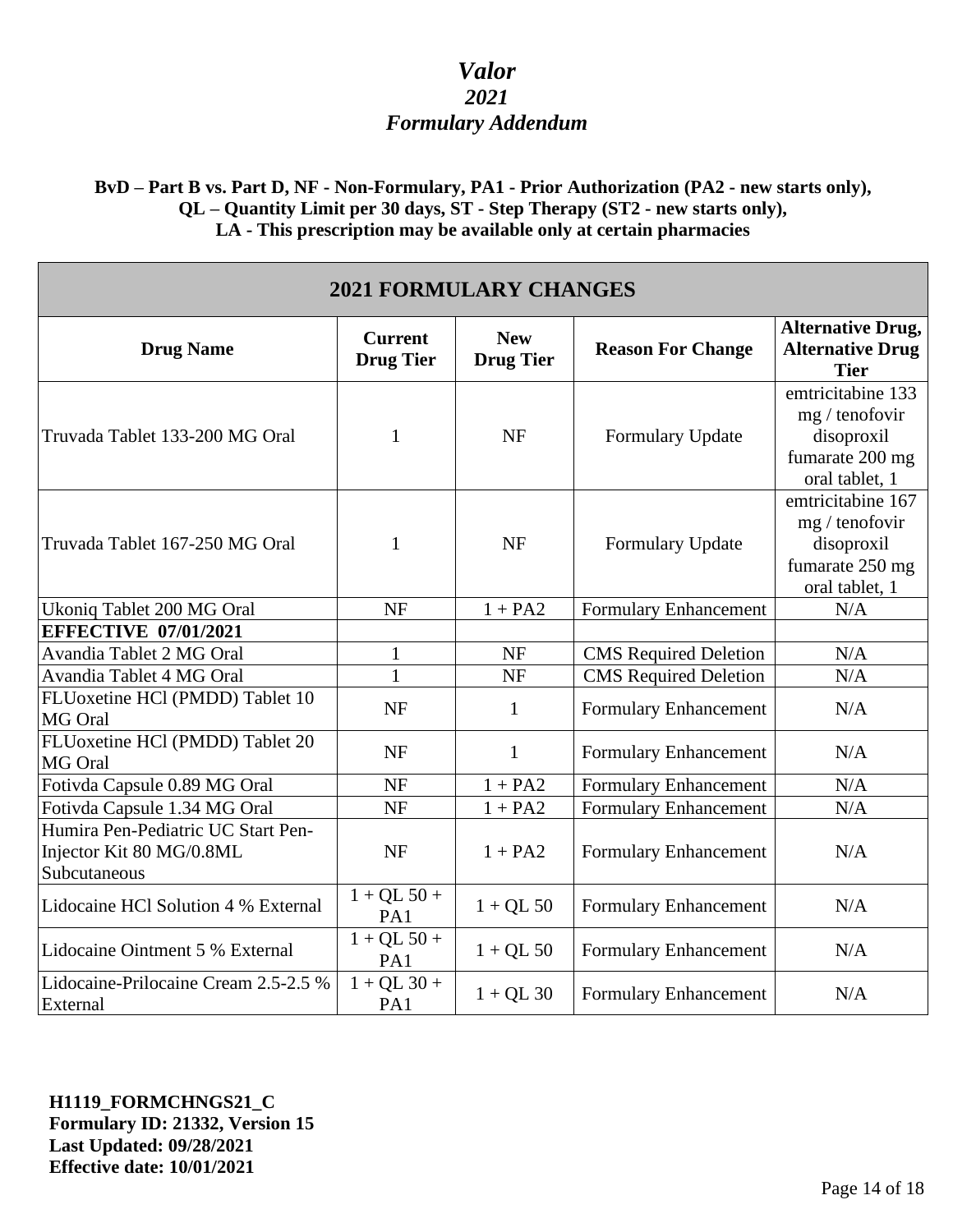### **BvD – Part B vs. Part D, NF - Non-Formulary, PA1 - Prior Authorization (PA2 - new starts only), QL – Quantity Limit per 30 days, ST - Step Therapy (ST2 - new starts only), LA - This prescription may be available only at certain pharmacies**

| <b>2021 FORMULARY CHANGES</b>                                             |                                    |                                |                              |                                                                    |
|---------------------------------------------------------------------------|------------------------------------|--------------------------------|------------------------------|--------------------------------------------------------------------|
| <b>Drug Name</b>                                                          | <b>Current</b><br><b>Drug Tier</b> | <b>New</b><br><b>Drug Tier</b> | <b>Reason For Change</b>     | <b>Alternative Drug,</b><br><b>Alternative Drug</b><br><b>Tier</b> |
| Northera Capsule 100 MG Oral                                              | $1 + PA1 + LA$                     | <b>NF</b>                      | Formulary Update             | droxidopa 100 mg<br>oral capsule, $1 +$<br>PA1                     |
| Northera Capsule 200 MG Oral                                              | $1 + PA1 + LA$                     | <b>NF</b>                      | Formulary Update             | droxidopa 200 mg<br>oral capsule, 1 +<br>PA1                       |
| Northera Capsule 300 MG Oral                                              | $1 + PA1 + LA$                     | <b>NF</b>                      | Formulary Update             | droxidopa 300 mg<br>oral capsule, $1 +$<br>PA1                     |
| Unithroid Tablet 137 MCG Oral                                             | <b>NF</b>                          | $\mathbf{1}$                   | Formulary Enhancement        | N/A                                                                |
| Vestura Tablet 3-0.02 MG Oral                                             | NF                                 | 1                              | <b>Formulary Enhancement</b> | N/A                                                                |
| <b>EFFECTIVE 08/01/2021</b>                                               |                                    |                                |                              |                                                                    |
| Albuterol Sulfate ER Tablet Extended<br>Release 12 Hour 4 MG Oral         | $\mathbf{1}$                       | <b>NF</b>                      | <b>CMS</b> Required Deletion | N/A                                                                |
| Albuterol Sulfate ER Tablet Extended<br>Release 12 Hour 8 MG Oral         | $\mathbf{1}$                       | <b>NF</b>                      | <b>CMS</b> Required Deletion | N/A                                                                |
| Captopril-Hydrochlorothiazide<br>TABLET 25-15 MG ORAL                     | $\mathbf{1}$                       | <b>NF</b>                      | <b>CMS</b> Required Deletion | N/A                                                                |
| Captopril-hydroCHLOROthiazide<br>Tablet 25-25 MG Oral                     | $\mathbf{1}$                       | <b>NF</b>                      | <b>CMS</b> Required Deletion | N/A                                                                |
| Captopril-Hydrochlorothiazide<br>TABLET 50-15 MG ORAL                     | $\mathbf{1}$                       | <b>NF</b>                      | <b>CMS</b> Required Deletion | N/A                                                                |
| Captopril-hydroCHLOROthiazide<br>Tablet 50-25 MG Oral                     | $\mathbf{1}$                       | $\ensuremath{\text{NF}}$       | <b>CMS</b> Required Deletion | N/A                                                                |
| Phospholine Iodide SOLUTION<br>RECONSTITUTED 0.125 %<br><b>OPHTHALMIC</b> | $\mathbf{1}$                       | <b>NF</b>                      | <b>CMS</b> Required Deletion | N/A                                                                |
| Prednicarbate Cream 0.1 % External                                        | $\mathbf{1}$                       | <b>NF</b>                      | <b>CMS</b> Required Deletion | N/A                                                                |
| Xcopri (250 MG Daily Dose) Tablet<br>Therapy Pack 100 & 150 MG Oral       | <b>NF</b>                          | $1 + QL$ 56/28                 | Formulary Enhancement        | N/A                                                                |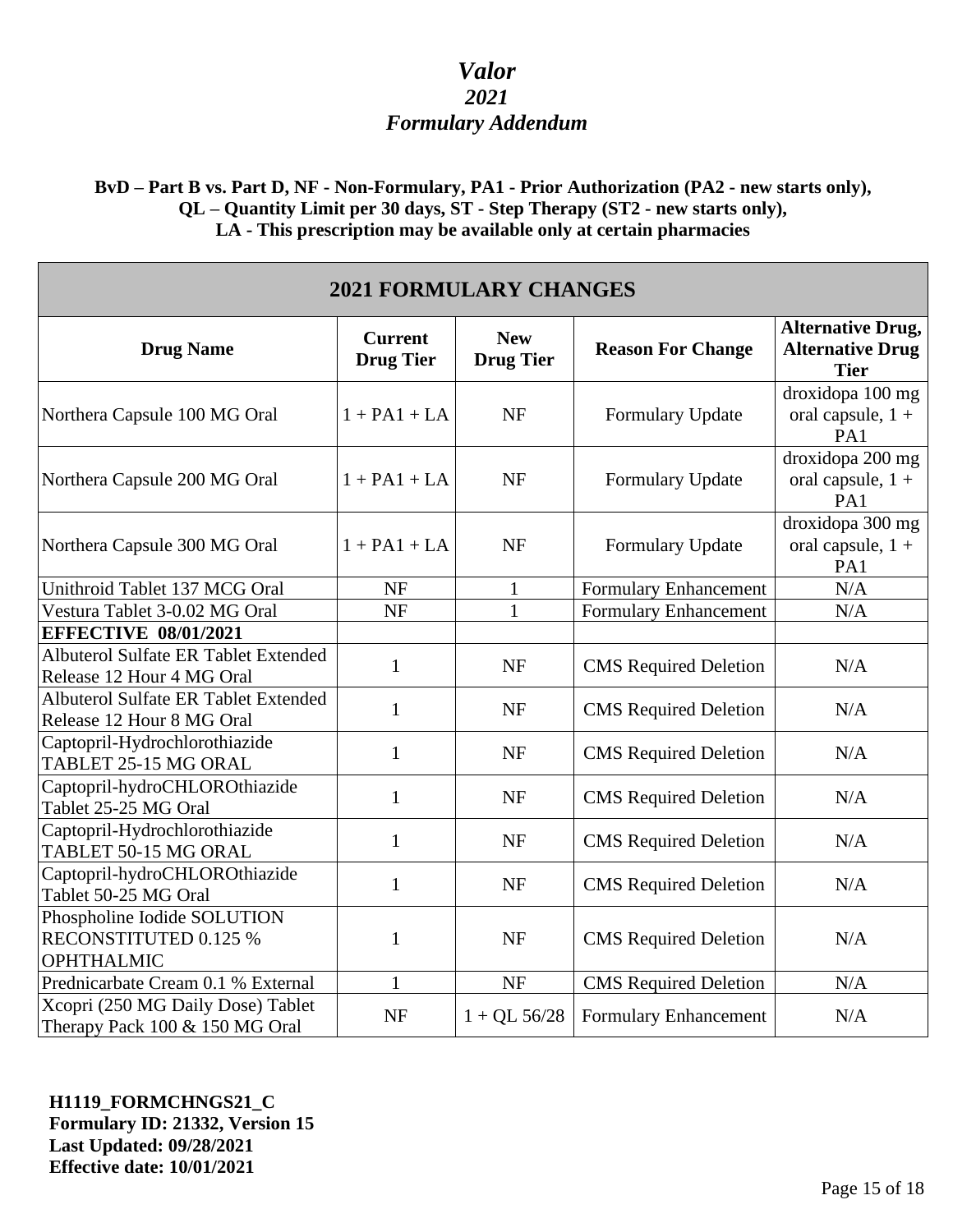**BvD – Part B vs. Part D, NF - Non-Formulary, PA1 - Prior Authorization (PA2 - new starts only), QL – Quantity Limit per 30 days, ST - Step Therapy (ST2 - new starts only), LA - This prescription may be available only at certain pharmacies**

| <b>2021 FORMULARY CHANGES</b>                                 |                                    |                                |                              |                                                                    |
|---------------------------------------------------------------|------------------------------------|--------------------------------|------------------------------|--------------------------------------------------------------------|
| <b>Drug Name</b>                                              | <b>Current</b><br><b>Drug Tier</b> | <b>New</b><br><b>Drug Tier</b> | <b>Reason For Change</b>     | <b>Alternative Drug,</b><br><b>Alternative Drug</b><br><b>Tier</b> |
| Xpovio (100 MG Once Weekly)<br>Tablet Therapy Pack 50 MG Oral | <b>NF</b>                          | $1 + PA2$                      | Formulary Enhancement        | N/A                                                                |
| Xpovio (40 MG Once Weekly) Tablet<br>Therapy Pack 40 MG Oral  | <b>NF</b>                          | $1 + PA2$                      | Formulary Enhancement        | N/A                                                                |
| Xpovio (40 MG Twice Weekly)<br>Tablet Therapy Pack 40 MG Oral | <b>NF</b>                          | $1 + PA2$                      | Formulary Enhancement        | N/A                                                                |
| Xpovio (60 MG Once Weekly) Tablet<br>Therapy Pack 60 MG Oral  | <b>NF</b>                          | $1 + PA2$                      | Formulary Enhancement        | N/A                                                                |
| Xpovio (80 MG Once Weekly) Tablet<br>Therapy Pack 40 MG Oral  | <b>NF</b>                          | $1 + PA2$                      | Formulary Enhancement        | N/A                                                                |
| <b>EFFECTIVE 09/01/2021</b>                                   |                                    |                                |                              |                                                                    |
| Aptivus SOLUTION 100 MG/ML<br>ORAL                            | $\mathbf{1}$                       | <b>NF</b>                      | <b>CMS</b> Required Deletion | N/A                                                                |
| Guanidine HCl Tablet 125 MG Oral                              | $\mathbf{1}$                       | <b>NF</b>                      | CMS Required Deletion        | N/A                                                                |
| Maprotiline HCl TABLET 25 MG<br><b>ORAL</b>                   | $\mathbf{1}$                       | <b>NF</b>                      | <b>CMS</b> Required Deletion | N/A                                                                |
| Maprotiline HCl TABLET 50 MG<br><b>ORAL</b>                   | $\mathbf{1}$                       | <b>NF</b>                      | <b>CMS</b> Required Deletion | N/A                                                                |
| Maprotiline HCl TABLET 75 MG<br><b>ORAL</b>                   | $\mathbf{1}$                       | <b>NF</b>                      | <b>CMS</b> Required Deletion | N/A                                                                |
| Methyldopa-Hydrochlorothiazide<br>TABLET 250-15 MG ORAL       | $\mathbf{1}$                       | <b>NF</b>                      | <b>CMS</b> Required Deletion | N/A                                                                |
| Methyldopa-Hydrochlorothiazide<br>TABLET 250-25 MG ORAL       | $\mathbf{1}$                       | <b>NF</b>                      | <b>CMS</b> Required Deletion | N/A                                                                |
| Norethin Ace-Eth Estrad-FE Tablet 1-<br>20 MG-MCG Oral        | <b>NF</b>                          | $\mathbf{1}$                   | Formulary Enhancement        | N/A                                                                |
| oxyCODONE-Aspirin Tablet 4.8355-<br>325 MG Oral               | $\mathbf{1}$                       | <b>NF</b>                      | <b>CMS</b> Required Deletion | N/A                                                                |
| Propranolol-HCTZ TABLET 40-25<br><b>MG ORAL</b>               | $\mathbf{1}$                       | <b>NF</b>                      | <b>CMS</b> Required Deletion | N/A                                                                |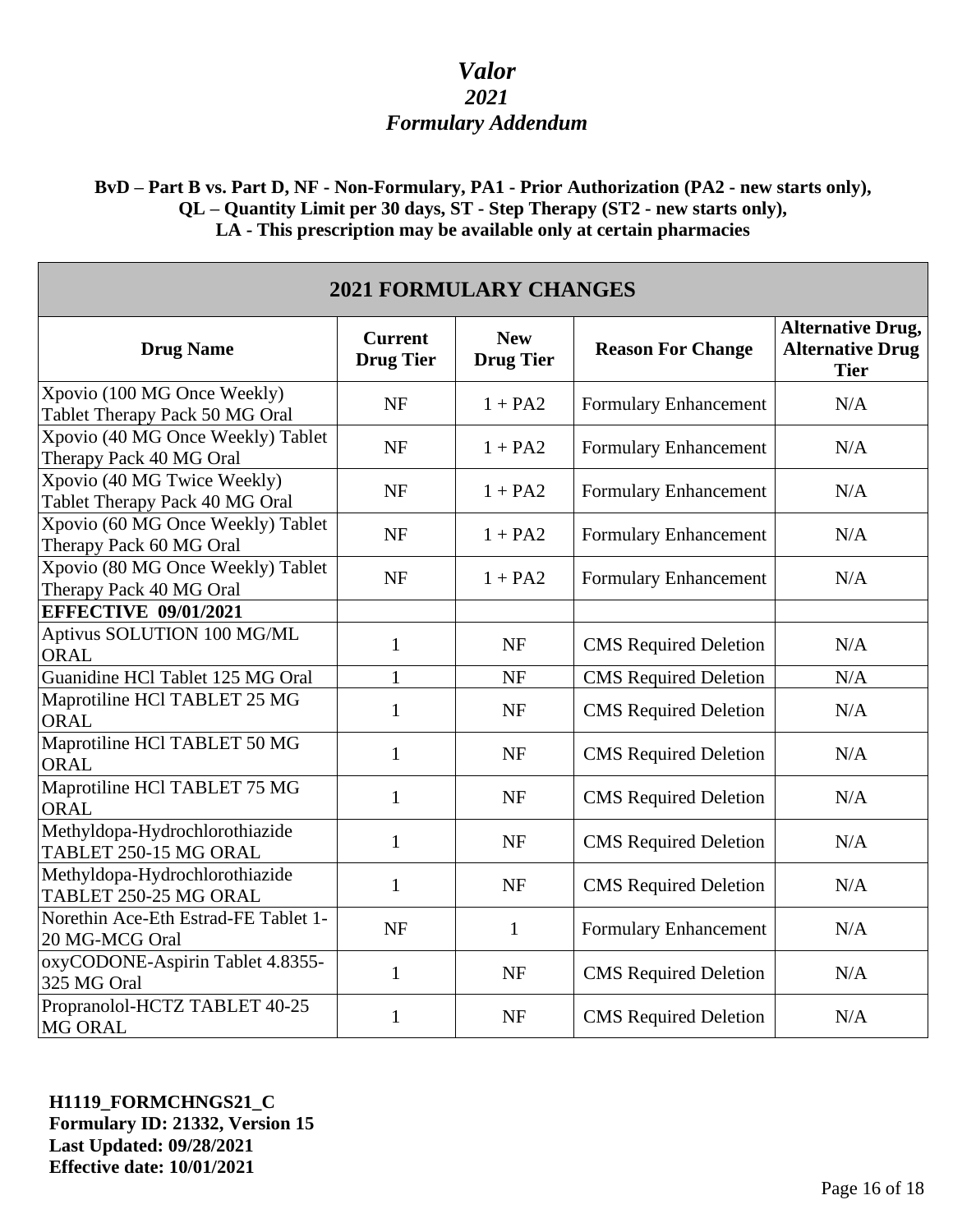### **BvD – Part B vs. Part D, NF - Non-Formulary, PA1 - Prior Authorization (PA2 - new starts only), QL – Quantity Limit per 30 days, ST - Step Therapy (ST2 - new starts only), LA - This prescription may be available only at certain pharmacies**

| <b>2021 FORMULARY CHANGES</b>                                       |                                    |                                |                              |                                                                    |
|---------------------------------------------------------------------|------------------------------------|--------------------------------|------------------------------|--------------------------------------------------------------------|
| <b>Drug Name</b>                                                    | <b>Current</b><br><b>Drug Tier</b> | <b>New</b><br><b>Drug Tier</b> | <b>Reason For Change</b>     | <b>Alternative Drug,</b><br><b>Alternative Drug</b><br><b>Tier</b> |
| Propranolol-HCTZ TABLET 80-25<br>MG ORAL                            | $\mathbf{1}$                       | <b>NF</b>                      | <b>CMS</b> Required Deletion | N/A                                                                |
| Rufinamide Tablet 200 MG Oral                                       | <b>NF</b>                          | $1 + QL$ 240                   | Formulary Enhancement        | N/A                                                                |
| Rufinamide Tablet 400 MG Oral                                       | NF                                 | $1 + QL$ 240                   | Formulary Enhancement        | $\rm N/A$                                                          |
| Skyrizi Pen Solution Auto-Injector<br>150 MG/ML Subcutaneous        | <b>NF</b>                          | $1 + PA2$                      | Formulary Enhancement        | N/A                                                                |
| Skyrizi Solution Prefilled Syringe 150<br><b>MG/ML Subcutaneous</b> | <b>NF</b>                          | $1 + PA2$                      | Formulary Enhancement        | N/A                                                                |
| Tolmetin Sodium CAPSULE 400 MG<br><b>ORAL</b>                       | $\mathbf{1}$                       | <b>NF</b>                      | <b>CMS</b> Required Deletion | N/A                                                                |
| Tolmetin Sodium Tablet 600 MG Oral                                  | $\mathbf{1}$                       | NF                             | <b>CMS</b> Required Deletion | N/A                                                                |
| <b>EFFECTIVE 10/01/2021</b>                                         |                                    |                                |                              |                                                                    |
| Alinia Suspension Reconstituted 100<br>MG/5ML Oral                  | $\mathbf{1}$                       | <b>NF</b>                      | <b>CMS</b> Required Deletion | N/A                                                                |
| Ayvakit Tablet 25 MG Oral                                           | <b>NF</b>                          | $1 + PA2$                      | <b>Formulary Enhancement</b> | N/A                                                                |
| Ayvakit Tablet 50 MG Oral                                           | <b>NF</b>                          | $1 + PA2$                      | Formulary Enhancement        | N/A                                                                |
| <b>Banzel Tablet 200 MG Oral</b>                                    | $1 + QL$ 240                       | <b>NF</b>                      | Formulary Update             | rufinamide 200 mg<br>oral tab, $1 + QL$<br>240                     |
| <b>Banzel Tablet 400 MG Oral</b>                                    | $1 + QL$ 240                       | <b>NF</b>                      | Formulary Update             | rufinamide 400 mg<br>oral tab, $1 + QL$<br>240                     |
| Cefuroxime Sodium Solution<br>Reconstituted 7.5 GM Injection        | $\mathbf{1}$                       | <b>NF</b>                      | <b>CMS</b> Required Deletion | N/A                                                                |
| Clovique Capsule 250 MG Oral                                        | $1 + PA1$                          | NF                             | <b>CMS</b> Required Deletion | $\rm N/A$                                                          |
| Etravirine Tablet 100 MG Oral                                       | <b>NF</b>                          | $\mathbf{1}$                   | <b>Formulary Enhancement</b> | N/A                                                                |
| Etravirine Tablet 200 MG Oral                                       | <b>NF</b>                          | 1                              | Formulary Enhancement        | N/A                                                                |
| Hepatamine Solution 8 % Intravenous                                 | $1 + BvD$                          | <b>NF</b>                      | <b>CMS</b> Required Deletion | $\rm N/A$                                                          |
| Kinrix SUSPENSION Intramuscular<br>Injection 0.5 ML                 | $\mathbf{1}$                       | <b>NF</b>                      | <b>CMS</b> Required Deletion | N/A                                                                |
| Kloxxado Liquid 8 MG/0.1ML Nasal                                    | NF                                 | $\mathbf{1}$                   | Formulary Enhancement        | N/A                                                                |